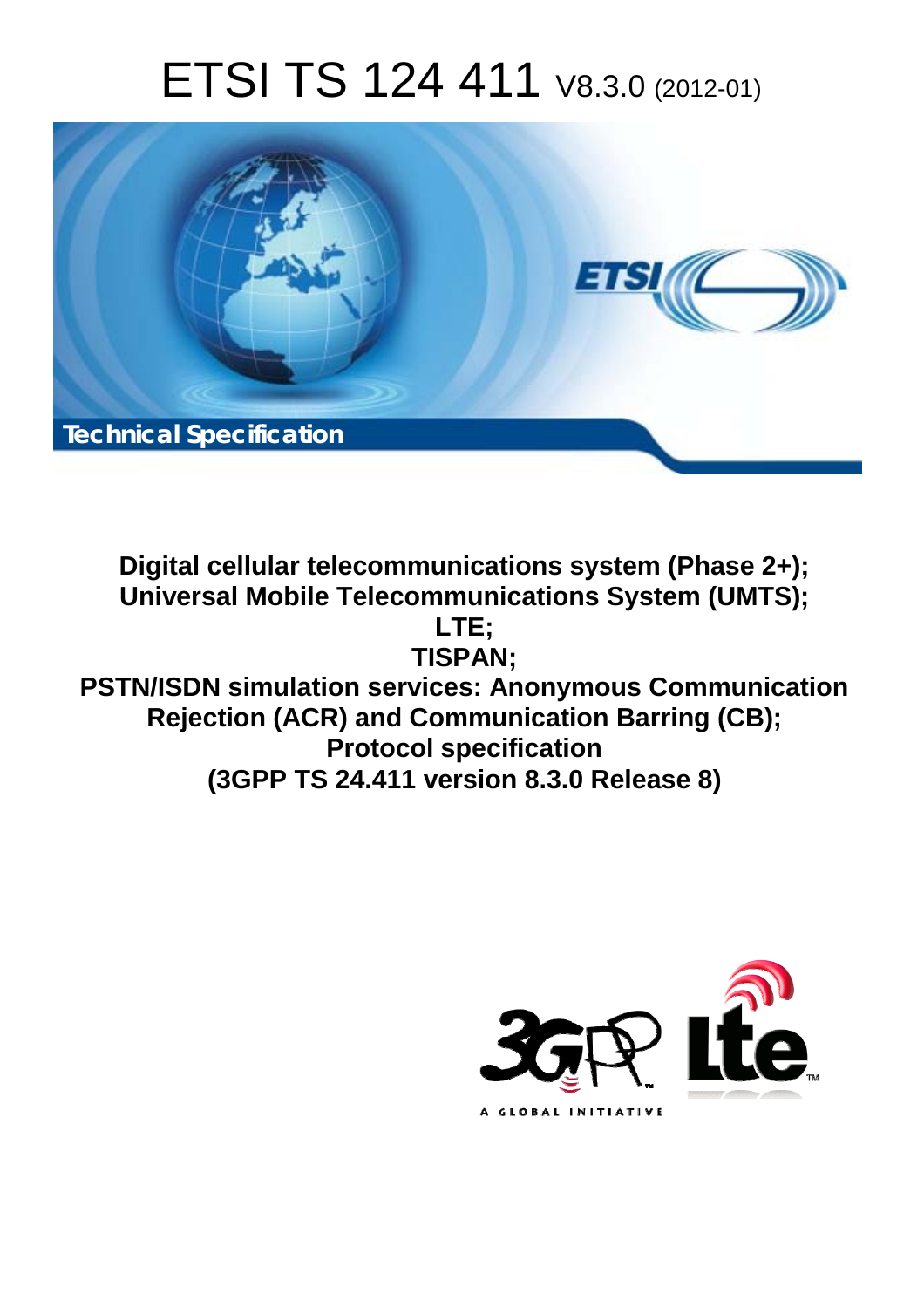Reference

RTS/TSGC-0124411v830

Keywords GSM,LTE,UMTS

#### *ETSI*

#### 650 Route des Lucioles F-06921 Sophia Antipolis Cedex - FRANCE

Tel.: +33 4 92 94 42 00 Fax: +33 4 93 65 47 16

Siret N° 348 623 562 00017 - NAF 742 C Association à but non lucratif enregistrée à la Sous-Préfecture de Grasse (06) N° 7803/88

#### *Important notice*

Individual copies of the present document can be downloaded from: [http://www.etsi.org](http://www.etsi.org/)

The present document may be made available in more than one electronic version or in print. In any case of existing or perceived difference in contents between such versions, the reference version is the Portable Document Format (PDF). In case of dispute, the reference shall be the printing on ETSI printers of the PDF version kept on a specific network drive within ETSI Secretariat.

Users of the present document should be aware that the document may be subject to revision or change of status. Information on the current status of this and other ETSI documents is available at <http://portal.etsi.org/tb/status/status.asp>

If you find errors in the present document, please send your comment to one of the following services: [http://portal.etsi.org/chaircor/ETSI\\_support.asp](http://portal.etsi.org/chaircor/ETSI_support.asp)

#### *Copyright Notification*

No part may be reproduced except as authorized by written permission. The copyright and the foregoing restriction extend to reproduction in all media.

> © European Telecommunications Standards Institute 2012. All rights reserved.

**DECT**TM, **PLUGTESTS**TM, **UMTS**TM and the ETSI logo are Trade Marks of ETSI registered for the benefit of its Members. **3GPP**TM and **LTE**™ are Trade Marks of ETSI registered for the benefit of its Members and of the 3GPP Organizational Partners.

**GSM**® and the GSM logo are Trade Marks registered and owned by the GSM Association.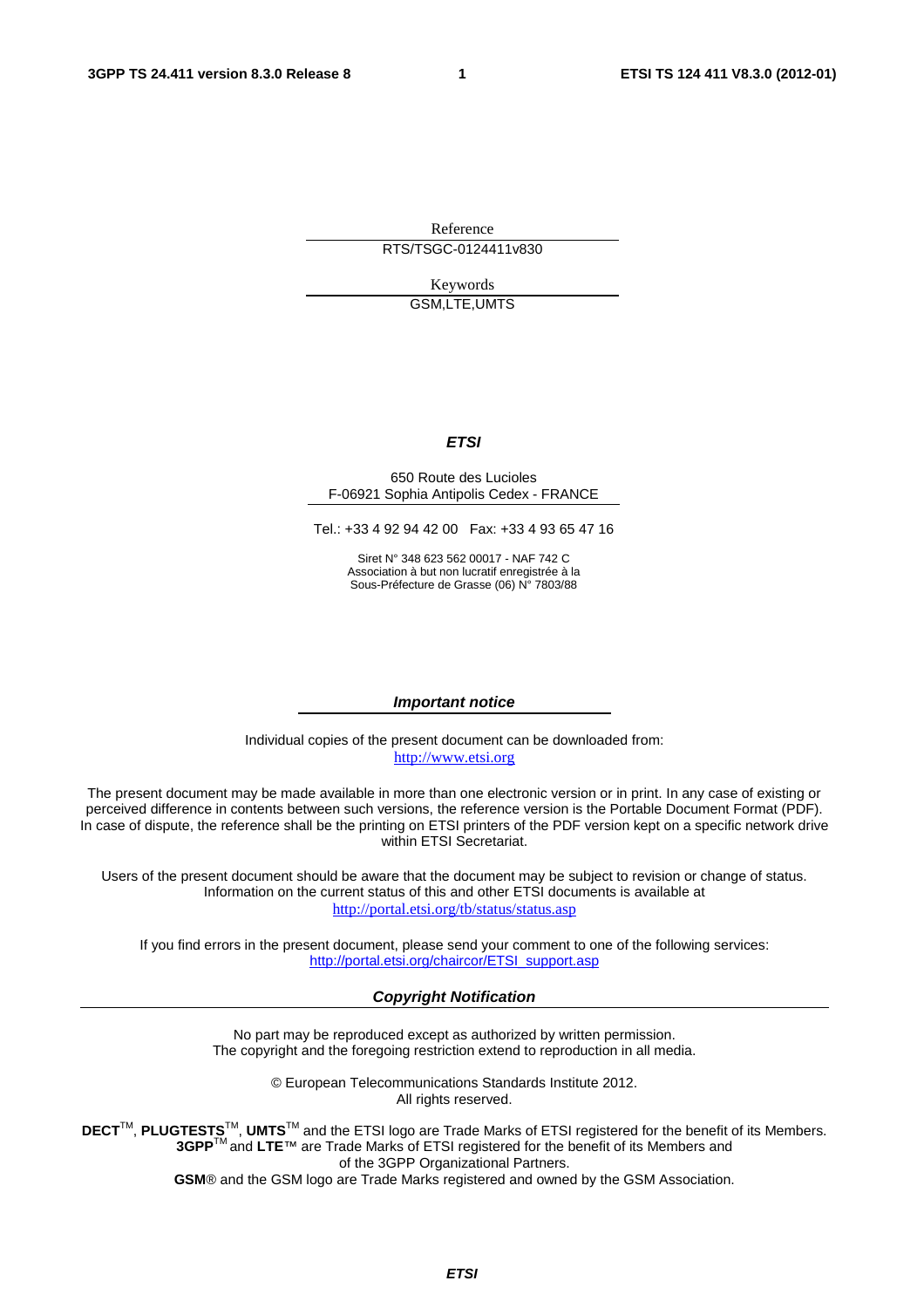# Intellectual Property Rights

IPRs essential or potentially essential to the present document may have been declared to ETSI. The information pertaining to these essential IPRs, if any, is publicly available for **ETSI members and non-members**, and can be found in ETSI SR 000 314: *"Intellectual Property Rights (IPRs); Essential, or potentially Essential, IPRs notified to ETSI in respect of ETSI standards"*, which is available from the ETSI Secretariat. Latest updates are available on the ETSI Web server [\(http://ipr.etsi.org](http://webapp.etsi.org/IPR/home.asp)).

Pursuant to the ETSI IPR Policy, no investigation, including IPR searches, has been carried out by ETSI. No guarantee can be given as to the existence of other IPRs not referenced in ETSI SR 000 314 (or the updates on the ETSI Web server) which are, or may be, or may become, essential to the present document.

### Foreword

This Technical Specification (TS) has been produced by ETSI 3rd Generation Partnership Project (3GPP).

The present document may refer to technical specifications or reports using their 3GPP identities, UMTS identities or GSM identities. These should be interpreted as being references to the corresponding ETSI deliverables.

The cross reference between GSM, UMTS, 3GPP and ETSI identities can be found under [http://webapp.etsi.org/key/queryform.asp.](http://webapp.etsi.org/key/queryform.asp)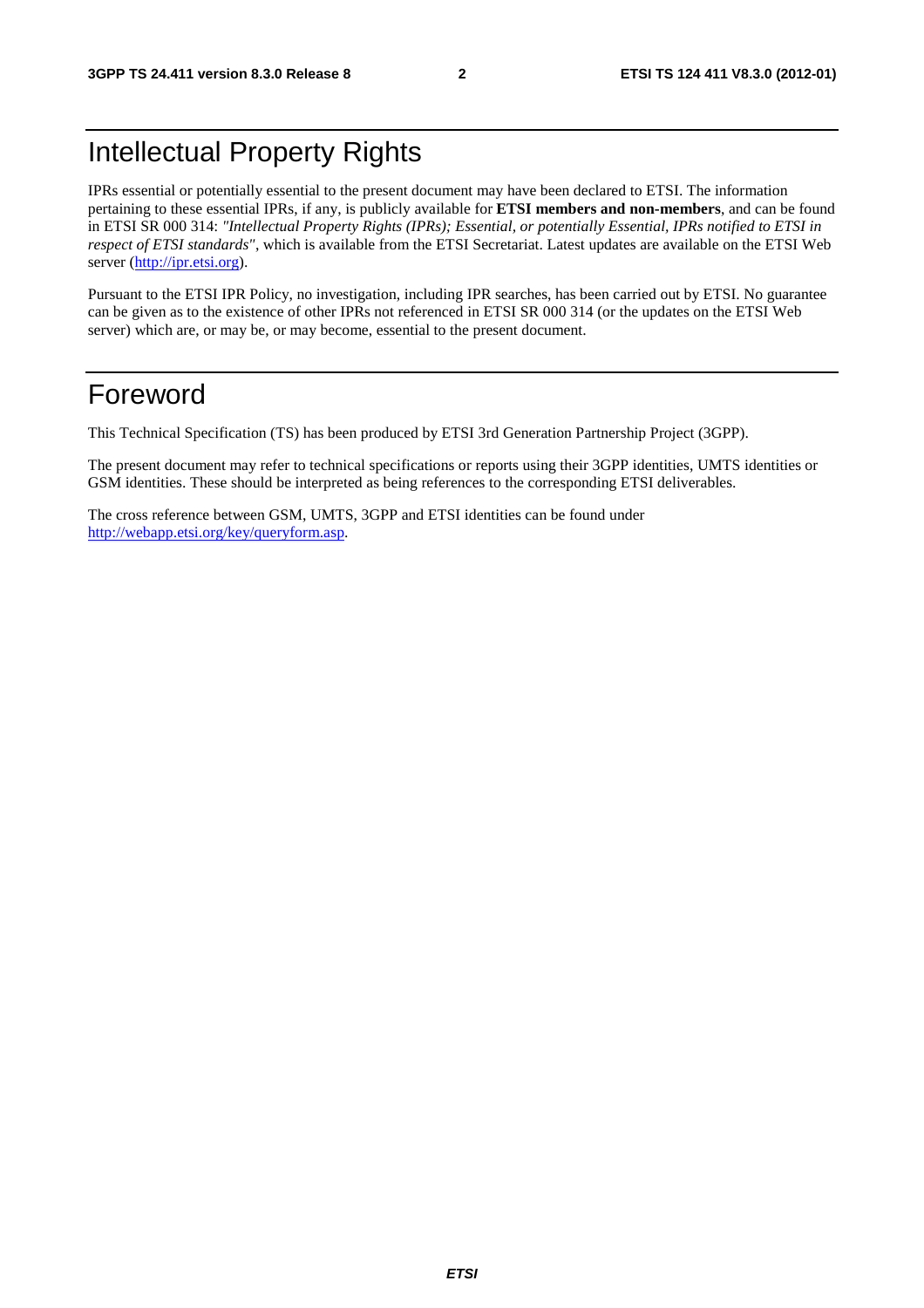$\mathbf{3}$ 

# Contents

| 1               |  |  |  |  |  |
|-----------------|--|--|--|--|--|
| 2               |  |  |  |  |  |
| 2.1             |  |  |  |  |  |
| 2.2             |  |  |  |  |  |
|                 |  |  |  |  |  |
| 3               |  |  |  |  |  |
| 3.1             |  |  |  |  |  |
| 3.2             |  |  |  |  |  |
| 4               |  |  |  |  |  |
| 4.1             |  |  |  |  |  |
| 4.2             |  |  |  |  |  |
| 4.2.1           |  |  |  |  |  |
| 4.3             |  |  |  |  |  |
| 4.3.1           |  |  |  |  |  |
| 4.3.2           |  |  |  |  |  |
| 4.3.3           |  |  |  |  |  |
| 4.3.4           |  |  |  |  |  |
| 4.4             |  |  |  |  |  |
| 4.4.1           |  |  |  |  |  |
| 4.4.2           |  |  |  |  |  |
| 4.4.3           |  |  |  |  |  |
| 4.5             |  |  |  |  |  |
| 4.5.0           |  |  |  |  |  |
| 4.5.1<br>4.5.1A |  |  |  |  |  |
| 4.5.1B          |  |  |  |  |  |
| 4.5.2           |  |  |  |  |  |
| 4.5.2.1         |  |  |  |  |  |
| 4.5.2.2         |  |  |  |  |  |
| 4.5.2.3         |  |  |  |  |  |
| 4.5.2.4         |  |  |  |  |  |
| 4.5.2.4.1       |  |  |  |  |  |
| 4.5.2.5         |  |  |  |  |  |
| 4.5.2.6         |  |  |  |  |  |
| 4.5.2.6.1       |  |  |  |  |  |
| 4.5.2.6.2       |  |  |  |  |  |
| 4.5.2.7         |  |  |  |  |  |
| 4.5.2.8         |  |  |  |  |  |
| 4.5.2.9         |  |  |  |  |  |
| 4.5.2.10        |  |  |  |  |  |
| 4.5.2.11        |  |  |  |  |  |
| 4.5.2.12        |  |  |  |  |  |
| 4.5.2.13        |  |  |  |  |  |
| 4.6             |  |  |  |  |  |
| 4.6.1           |  |  |  |  |  |
| 4.6.2           |  |  |  |  |  |
| 4.6.3           |  |  |  |  |  |
| 4.6.4           |  |  |  |  |  |
| 4.6.5           |  |  |  |  |  |
| 4.6.6           |  |  |  |  |  |
| 4.6.7           |  |  |  |  |  |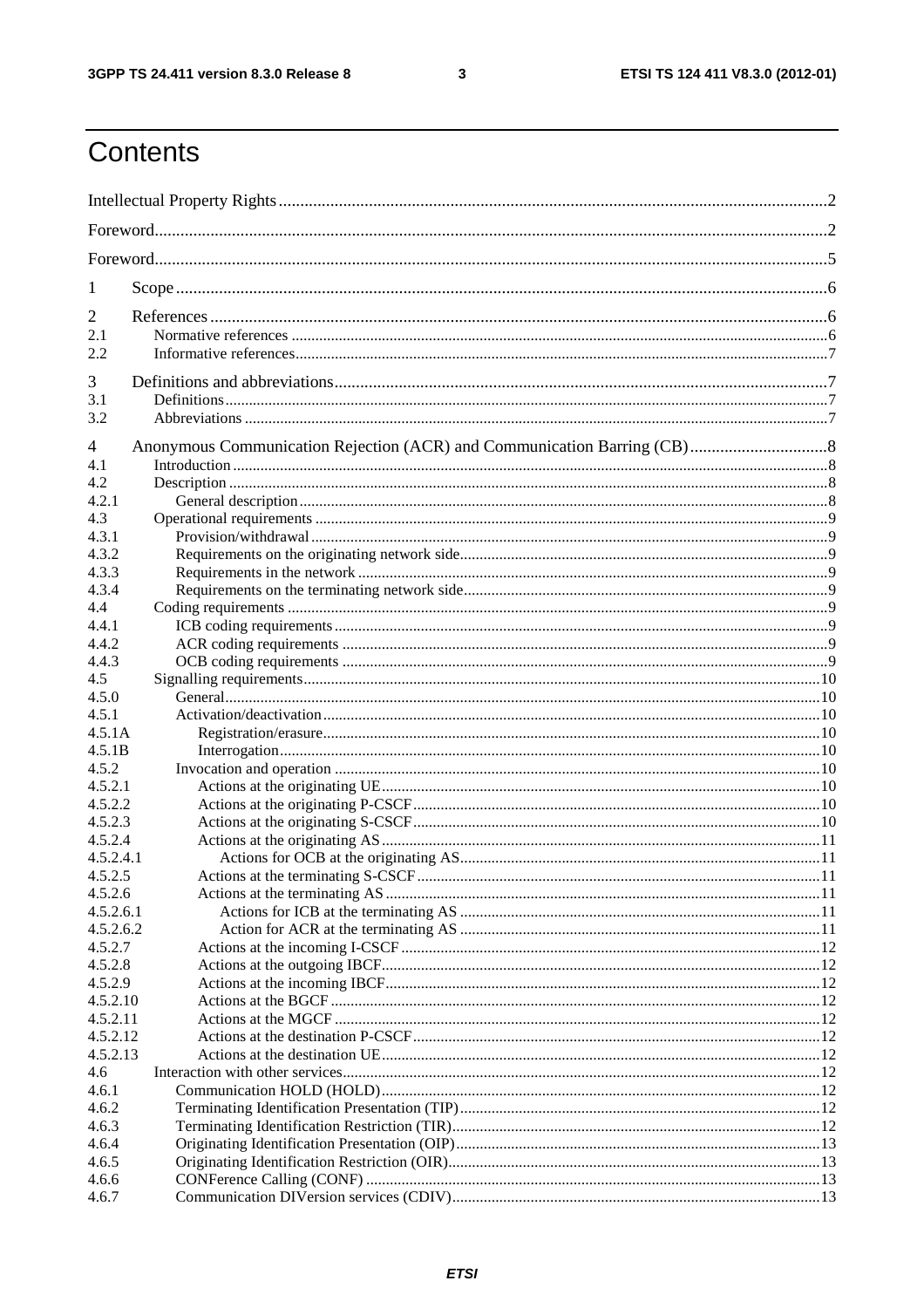#### $\overline{\mathbf{4}}$

| 4.6.8     |                               |  |  |  |  |  |
|-----------|-------------------------------|--|--|--|--|--|
| 4.6.9     |                               |  |  |  |  |  |
| 4.7       |                               |  |  |  |  |  |
| 4.7.1     |                               |  |  |  |  |  |
| 4.7.1.1   |                               |  |  |  |  |  |
| 4.7.1.2   |                               |  |  |  |  |  |
| 4.7.1.2.1 |                               |  |  |  |  |  |
| 4.7.1.3   |                               |  |  |  |  |  |
| 4.7.1.3.1 |                               |  |  |  |  |  |
| 4.7.2     |                               |  |  |  |  |  |
| 4.7.3     |                               |  |  |  |  |  |
| 4.8       |                               |  |  |  |  |  |
| 4.9       |                               |  |  |  |  |  |
| 4.9.1     |                               |  |  |  |  |  |
| 4.9.1.1   |                               |  |  |  |  |  |
| 4.9.1.2   |                               |  |  |  |  |  |
| 4.9.1.3   |                               |  |  |  |  |  |
| 4.9.1.4   |                               |  |  |  |  |  |
| 4.9.1.5   |                               |  |  |  |  |  |
| 4.9.2     |                               |  |  |  |  |  |
|           | <b>Annex A (informative):</b> |  |  |  |  |  |
|           |                               |  |  |  |  |  |
| A.1       |                               |  |  |  |  |  |
|           | <b>Annex B</b> (informative): |  |  |  |  |  |
|           | <b>Annex C</b> (informative): |  |  |  |  |  |
|           |                               |  |  |  |  |  |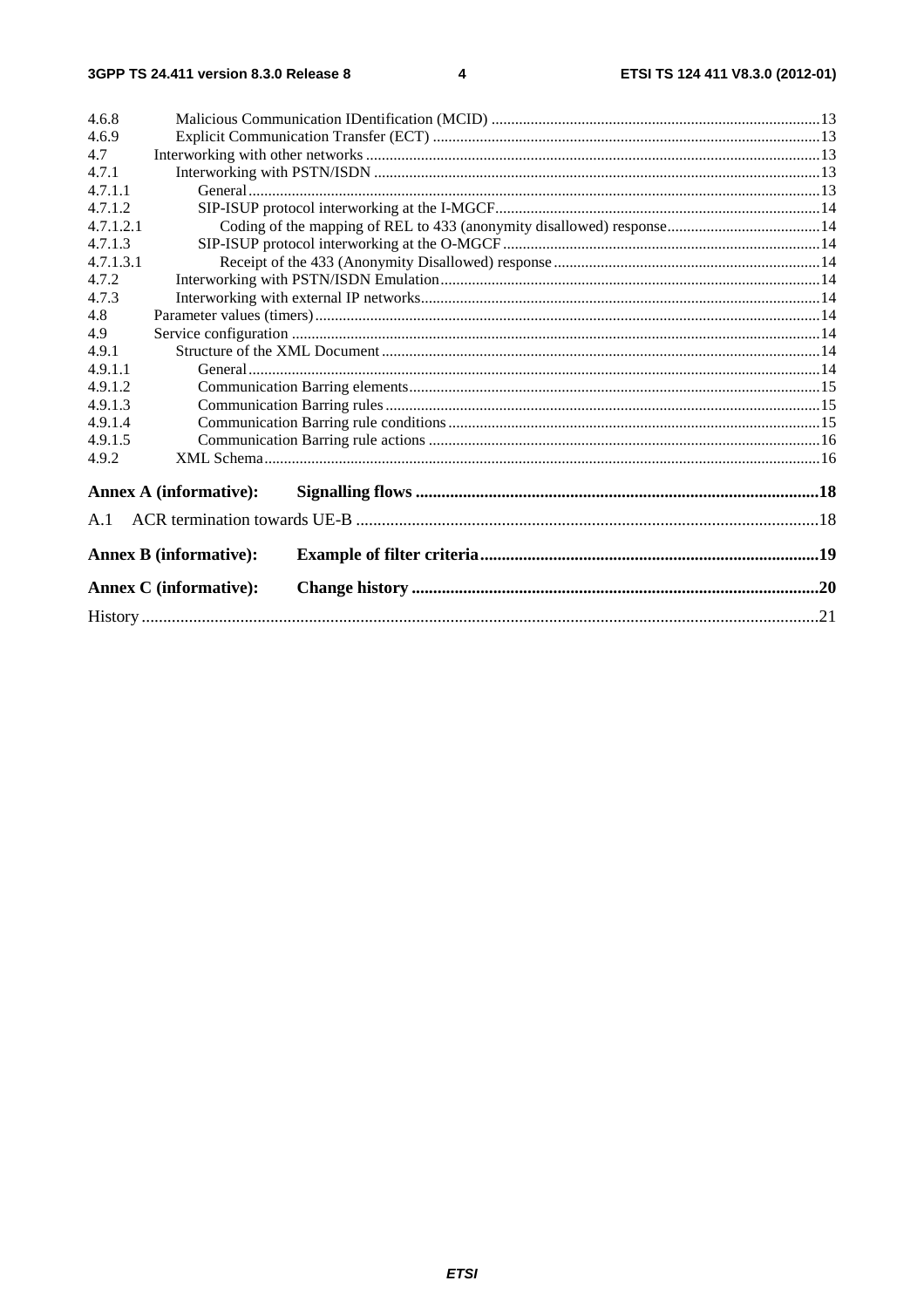# Foreword

This Technical Specification (TS) was been produced by ETSI Technical Committee Telecommunications and Internet converged Services and Protocols for Advanced Networking (TISPAN) and originally published as ETSI TS 183 011 [19]. It was transferred to the 3rd Generation Partnership Project (3GPP) in in January 2008.

The contents of the present document are subject to continuing work within the TSG and may change following formal TSG approval. Should the TSG modify the contents of the present document, it will be re-released by the TSG with an identifying change of release date and an increase in version number as follows:

Version x.y.z

where:

- x the first digit:
	- 1 presented to TSG for information;
	- 2 presented to TSG for approval;
	- 3 or greater indicates TSG approved document under change control.
- y the second digit is incremented for all changes of substance, i.e. technical enhancements, corrections, updates, etc.
- z the third digit is incremented when editorial only changes have been incorporated in the document.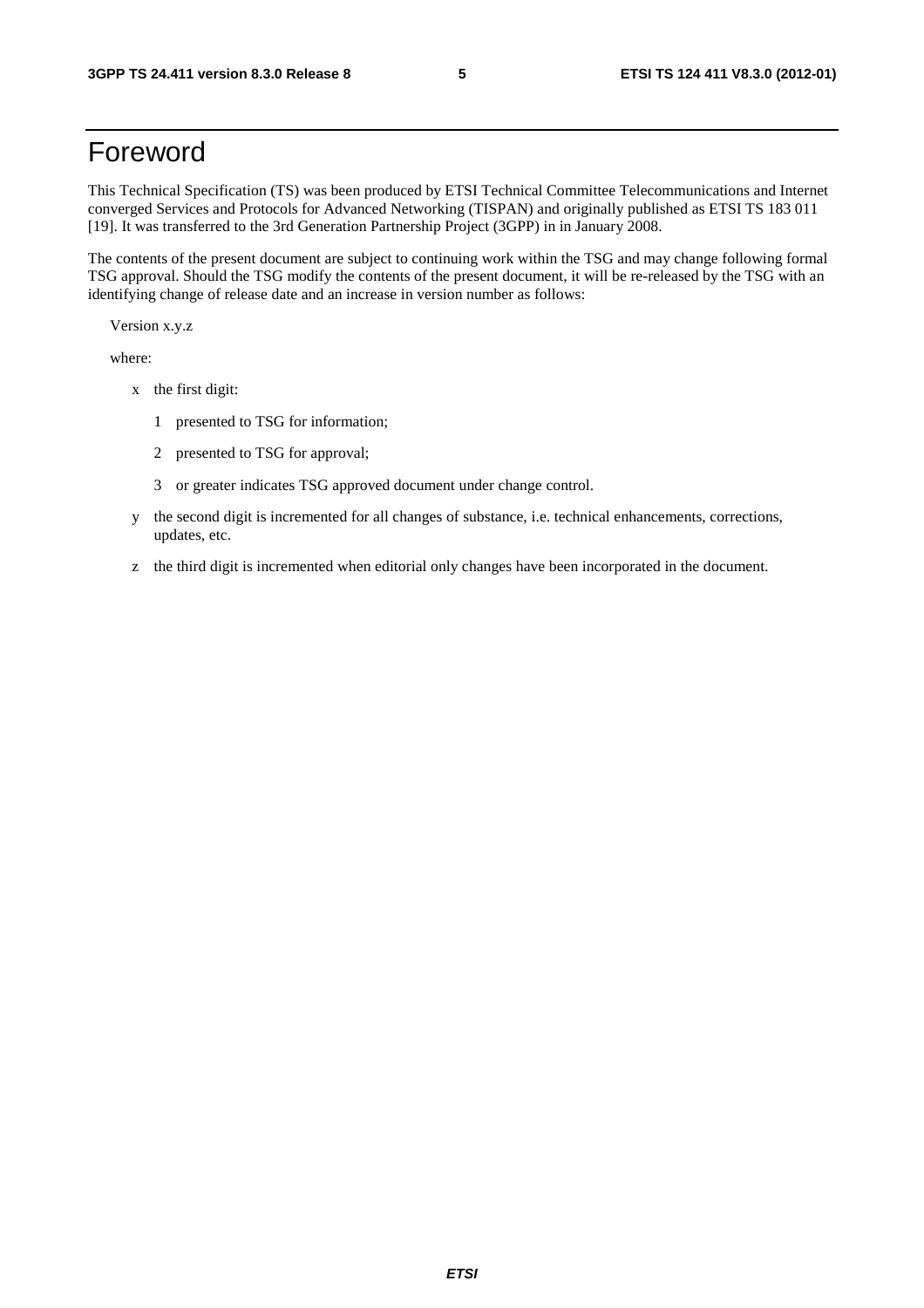### 1 Scope

The present document specifies the, stage three, Protocol Description of the Anonymous Communication Rejection (ACR) and Communication Barring (CB) simulation service, based on stage one and two of the ISDN supplementary service Anonymous Call Rejection (ACR), Incoming Communication Barring (ICB) and Outgoing Communication Barring (OCB). Within the Next Generation Network (NGN) the stage 3 description is specified using the IP Multimedia Call Control Protocol based on Session Initiation Protocol (SIP) and Session Description Protocol (SDP).

# 2 References

The following documents contain provisions which, through reference in this text, constitute provisions of the present document.

- References are either specific (identified by date of publication, edition number, version number, etc.) or non-specific.
- For a specific reference, subsequent revisions do not apply.
- For a non-specific reference, the latest version applies. In the case of a reference to a 3GPP document (including a GSM document), a non-specific reference implicitly refers to the latest version of that document *in the same Release as the present document*.

Referenced documents which are not found to be publicly available in the expected location might be found at http://docbox.etsi.org/Reference.

For online referenced documents, information sufficient to identify and locate the source shall be provided. Preferably, the primary source of the referenced document should be cited, in order to ensure traceability. Furthermore, the reference should, as far as possible, remain valid for the expected life of the document. The reference shall include the method of access to the referenced document and the full network address, with the same punctuation and use of upper case and lower case letters.

NOTE: While any hyperlinks included in this clause were valid at the time of publication ETSI cannot guarantee their long term validity.

### 2.1 Normative references

The following referenced documents are indispensable for the application of the present document. For dated references, only the edition cited applies. For non-specific references, the latest edition of the referenced document (including any amendments) applies.

| $[1]$             | ETSI TS 181 002: "Telecommunications and Internet converged Services and Protocols for<br>Advanced Networking (TISPAN); Multimedia Telephony with PSTN/ISDN simulation services".                                                                                                                                                  |
|-------------------|------------------------------------------------------------------------------------------------------------------------------------------------------------------------------------------------------------------------------------------------------------------------------------------------------------------------------------|
| $\lceil 2 \rceil$ | ETSI ES 283 003: "Telecommunications and Internet converged Services and Protocols for<br>Advanced Networking (TISPAN); IP Multimedia Call Control Protocol based on Session<br>Initiation Protocol (SIP) and Session Description Protocol (SDP) Stage 3 [3GPP TS 24.229<br>(Release 7), modified]".                               |
| $\lceil 3 \rceil$ | ETSI TS 183 007: "Telecommunications and Internet converged Services and Protocols for<br>Advanced Networking (TISPAN); PSTN/ISDN simulation services; Originating Identification<br>Presentation (OIP) and Originating Identification Restriction (OIR); Protocol specification".                                                 |
| [4]               | ETSI TS 183 038: "Telecommunications and Internet converged Services and Protocols for<br>Advanced Networking (TISPAN); PSTN/ISDN Simulation Services; Extensible Markup<br>Language (XML) Document Management; Protocol Specification (Endorsement of<br>OMA-TS-XDM-Core-V1-0-20051103-C and OMA-TS-XDM-Shared-V1-0-20051006-C)". |
| $\lceil 5 \rceil$ | IETF RFC 3266: "Support for IPv6 in Session Description Protocol (SDP)".                                                                                                                                                                                                                                                           |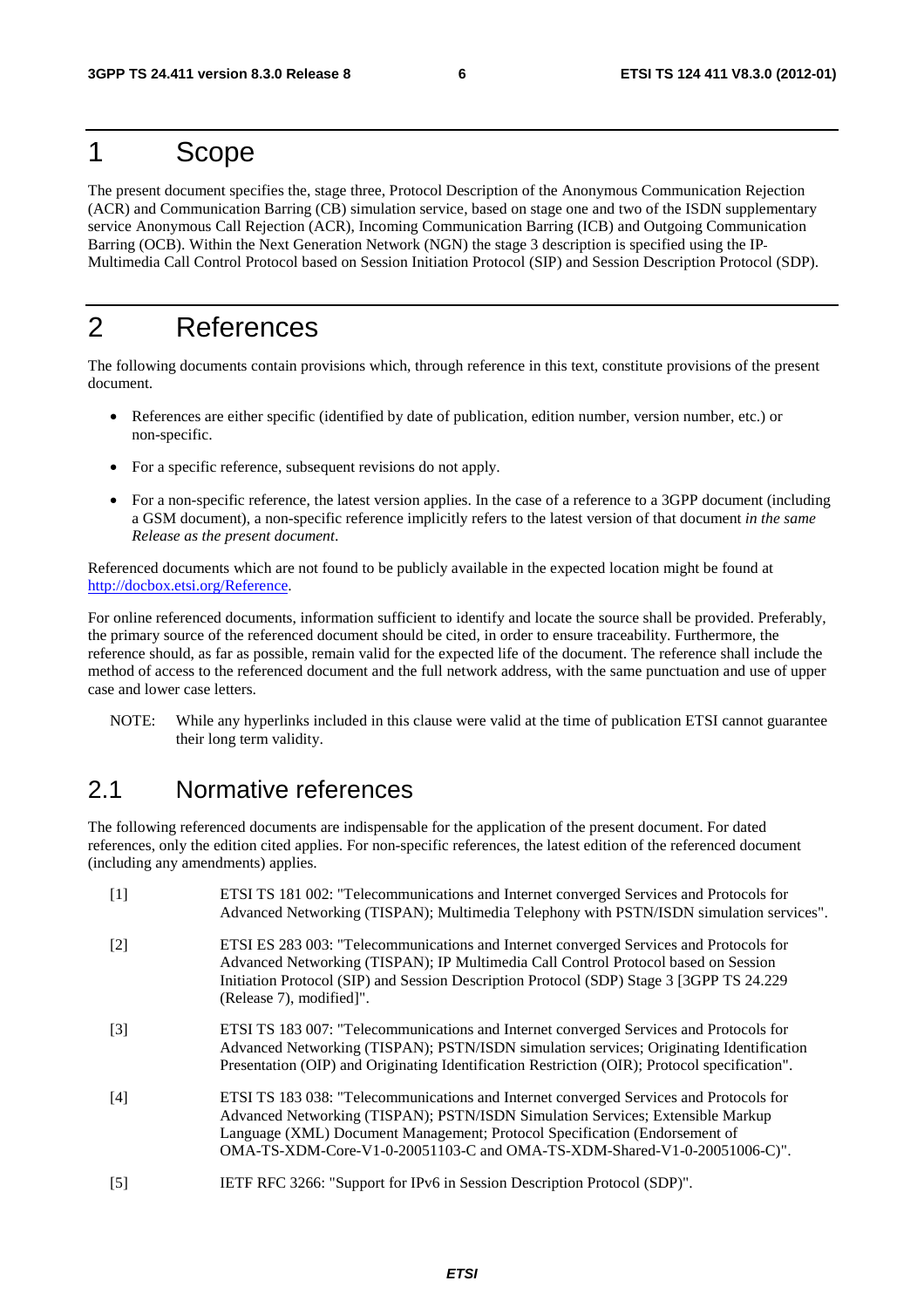- [6] ETSI TS 183 023: "Telecommunications and Internet converged Services and Protocols for Advanced Networking (TISPAN); PSTN/ISDN simulation services; Extensible Markup Language (XML) Configuration Access Protocol (XCAP) over the Ut interface for Manipulating NGN PSTN/ISDN Simulation Services".
- [7] Void.
- [8] Void.
- [9] ETSI TS 183 004: "Telecommunications and Internet converged Services and Protocols for Advanced Networking (TISPAN); PSTN/ISDN simulation services: Communication Diversion (CDIV); Protocol specification".
- [10] ETSI TS 183 028: "Telecommunications and Internet converged Services and Protocols for Advanced Networking (TISPAN); Common Basic Communication procedures Protocol specification".
- [11] **Void.**
- [12] ETSI TS 183 033: "Telecommunications and Internet converged Services and Protocols for Advanced Networking (TISPAN); IP Multimedia; Diameter based protocol for the interfaces between the Call Session Control Function and the User Profile Server Function/Subscription Locator Function; Signalling flows and protocol details [3GPP TS 29.228 V6.8.0 and 3GPP TS 29.229 V6.6.0, modified]".
- [13] IETF RFC 3325: "Private Extensions to the Session Initiation Protocol (SIP) for Asserted Identity within Trusted Networks".
- [14] IETF RFC 3323: "A privacy Mechanism for the Session Initiation Protocol (SIP)".
- [15] IETF RFC 3455: "Private Header (P-Header) Extensions to the Session Initiation Protocol (SIP) for the 3rd-Generation Partnership Project (3GPP)".
- [16] IETF RFC 4745: "Common Policy: A Document Format for Expressing Privacy Preferences".
- [17] OMA-TS-XDM-Core-V1-0: "XML Document Management (XDM) Specification", Version 1.0. OMA-TS-XDM-Core-V1-0-1-20061128-A.pdf.
- [18] IETF RFC 5079 (December 2007): "Rejecting Anonymous Requests in the Session Initiation Protocol (SIP)".

### 2.2 Informative references

[19] ETSI TS 183 011 V1.3.0: "Telecommunications and Internet converged Services and Protocols for Advanced Networking (TISPAN); PSTN/ISDN simulation services: Anonymous Communication Rejection (ACR) and Communication Barring (CB); Protocol specification".

# 3 Definitions and abbreviations

### 3.1 Definitions

For the purposes of the present document, the terms and definitions given in TS 181 002 [1] apply.

### 3.2 Abbreviations

For the purposes of the present document, the following abbreviations apply:

| ACR | <b>Anonymous Communication Rejection</b> |
|-----|------------------------------------------|
| AS  | <b>Application Server</b>                |
| CB  | <b>Communication Barring</b>             |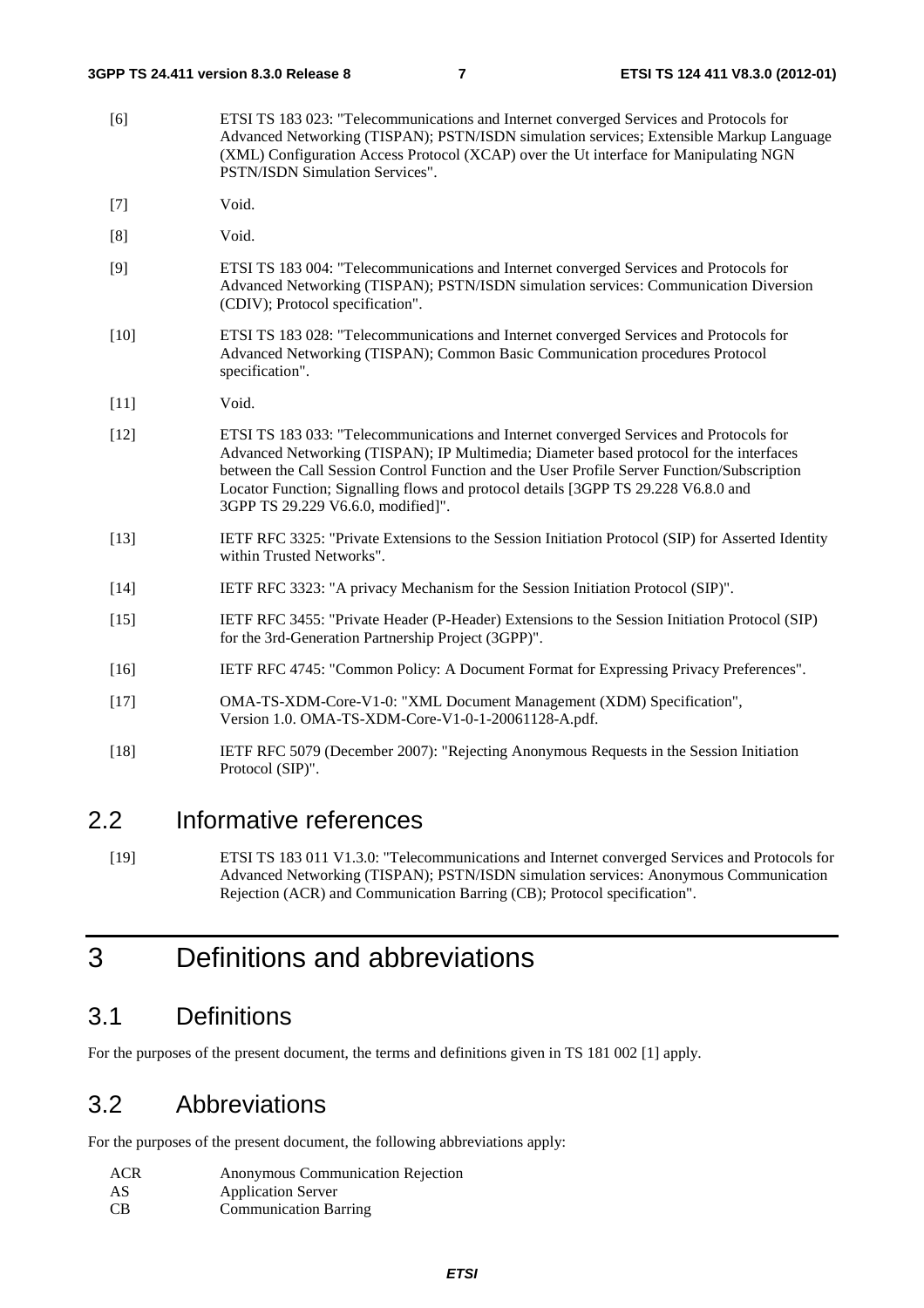| <b>CDIV</b>     | <b>Communication DIVersion services</b>        |
|-----------------|------------------------------------------------|
| <b>CONF</b>     | <b>CONFerence calling</b>                      |
| <b>ECT</b>      | <b>Explicit Communication Transfer</b>         |
| <b>HOLD</b>     | communication session HOLD                     |
| <b>ICB</b>      | <b>Incoming Communication Barring</b>          |
| <b>IFC</b>      | Initial Filter Criteria                        |
| I-MGCF          | Incoming - Media Gateway Control Function      |
| <b>IP</b>       | <b>Internet Protocol</b>                       |
| <b>ISUP REL</b> | <b>ISDN Signalling User Part</b>               |
| <b>MCID</b>     | Malicious Call IDentification                  |
| <b>MGCF</b>     | Media Gateway Control Function                 |
| OCB             | <b>Outgoing Communication Barring</b>          |
| <b>OIP</b>      | Originating Identification Presentation        |
| <b>OIR</b>      | Originating Identification Restriction         |
| O-MGCF          | Outgoing - Media Gateway Control Function      |
| P-CSCF          | Proxy - Call Session Control Function          |
| S-CSCF          | Server - Call Session Control Function         |
| <b>TIP</b>      | <b>Terminating Identification Presentation</b> |
| <b>TIR</b>      | <b>Terminating Identification Restriction</b>  |
| UE              | User Equipment                                 |
| <b>XCAP</b>     | eXtended Camel Application Part                |
| XML             | eXtensible Markup Language                     |

# 4 Anonymous Communication Rejection (ACR) and Communication Barring (CB)

### 4.1 Introduction

The Communication Barring (CB) service offers the following services:

- The Incoming Communications Barring (ICB) is a service that rejects incoming communications that fulfil certain provisioned or configured conditions on behalf of the terminating user.
- The Anonymous Communication Rejection (ACR) is a particular case of the ICB service, that allows barring of incoming communications from an anonymous originator on behalf of the terminating user.
- The Outgoing Communication Barring (OCB) is a service that rejects outgoing communications that fulfil certain provisioned or configured conditions on behalf of the originating user.

### 4.2 Description

### 4.2.1 General description

The Incoming Communications Barring (ICB**)** service makes it possible for a user to have barring of certain categories of incoming communications according to a provisioned or user configured barring program and is valid for all incoming communications. A barring program is expressed as a set of rules in which the rules have a conditional part and an action part. Examples of conditions are whether the asserted originating public user identity matches a specific public user identity or whether the originating public user identity is restricted (anonymous). The action part could specify for a rule that contains a matching condition that the specific incoming communication shall be barred. The complete set of conditions and actions that apply to this service and their semantics is described in clause 4.9.

The Inhibition of Incoming Forwarded Calls is a special case of the ICB and allows the served user to reject incoming communications from users or subscribers who have diverted the communication towards the served user. The communication history information will be used to trigger the service as described in clause 4.9.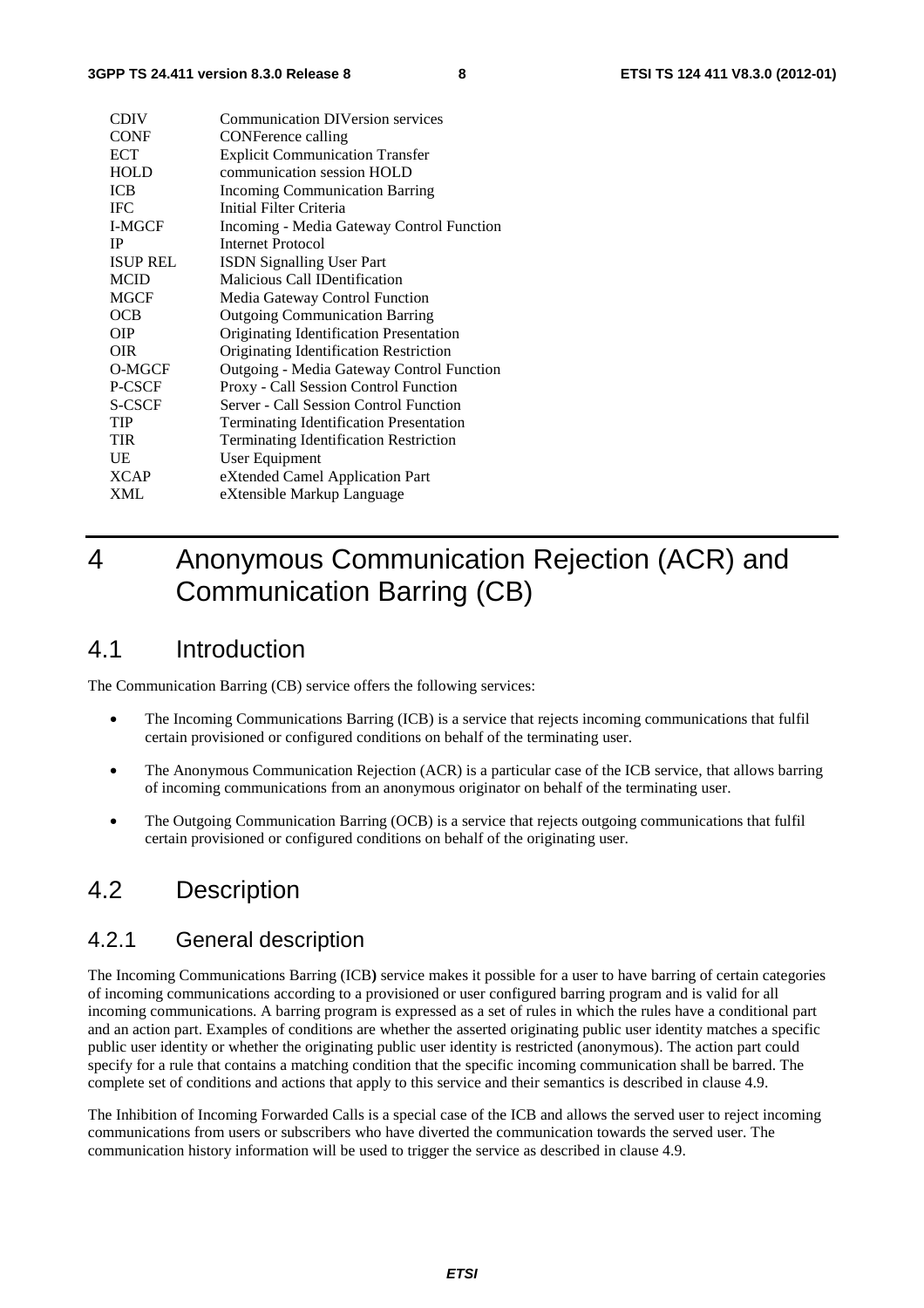The Anonymous Communication Rejection (ACR) service allows the served user to reject incoming communications on which the asserted public user identity of the originating user is restricted. In case the asserted public user identity of the originating user is not provided then the communication shall be allowed by the ACR service.

An example where the originating user restricts presentation of the asserted public user identity is when he activated the OIR service TS 183 007 [3].

The originating user is given an appropriate indication that the communication has been rejected due to the application of the ACR service.

The Anonymous Communication Rejection (ACR) simulation service is a special case of the ICB service, which is highlighted here because it is a regulatory service in many countries. The ACR service can be activated for a specific subscriber by configuring an ICB service barring rule where the conditional part contains the "Condition=anonymous" and the action part "allow=false".

The Outgoing Communications Barring (OCB) service makes it possible for a user to have barring of certain categories of outgoing communications according to a provisioned or user configured barring program and is valid for all outgoing communications. A barring program is expressed as a set of rules in which the rules have a conditional part and an action part. An example condition is whether the request uri matches a specific public user identity. The action part can specify for a rule that contains a matching condition that the specific outgoing communication it to be barred. The complete set of conditions and actions that apply to this service and their semantics is described in clause 4.9.

### 4.3 Operational requirements

### 4.3.1 Provision/withdrawal

The ACR/CB service shall be provided after prior arrangement with the service provider.

The ACR/CB service shall be withdrawn at the served user's request or for administrative reasons.

### 4.3.2 Requirements on the originating network side

No specific requirements are needed in the network.

#### 4.3.3 Requirements in the network

No specific requirements are needed in the network.

### 4.3.4 Requirements on the terminating network side

No specific requirements are needed in the network.

### 4.4 Coding requirements

#### 4.4.1 ICB coding requirements

No specific requirements have been identified.

### 4.4.2 ACR coding requirements

The Privacy header field and the P-Asserted-Identity header fields as defined within ES 283 003 [2], are used to trigger the service. The response code 433 (Anonymity Disallowed) defined by RFC 5079 [18] is used in support of ACR service.

### 4.4.3 OCB coding requirements

No specific requirements have been identified.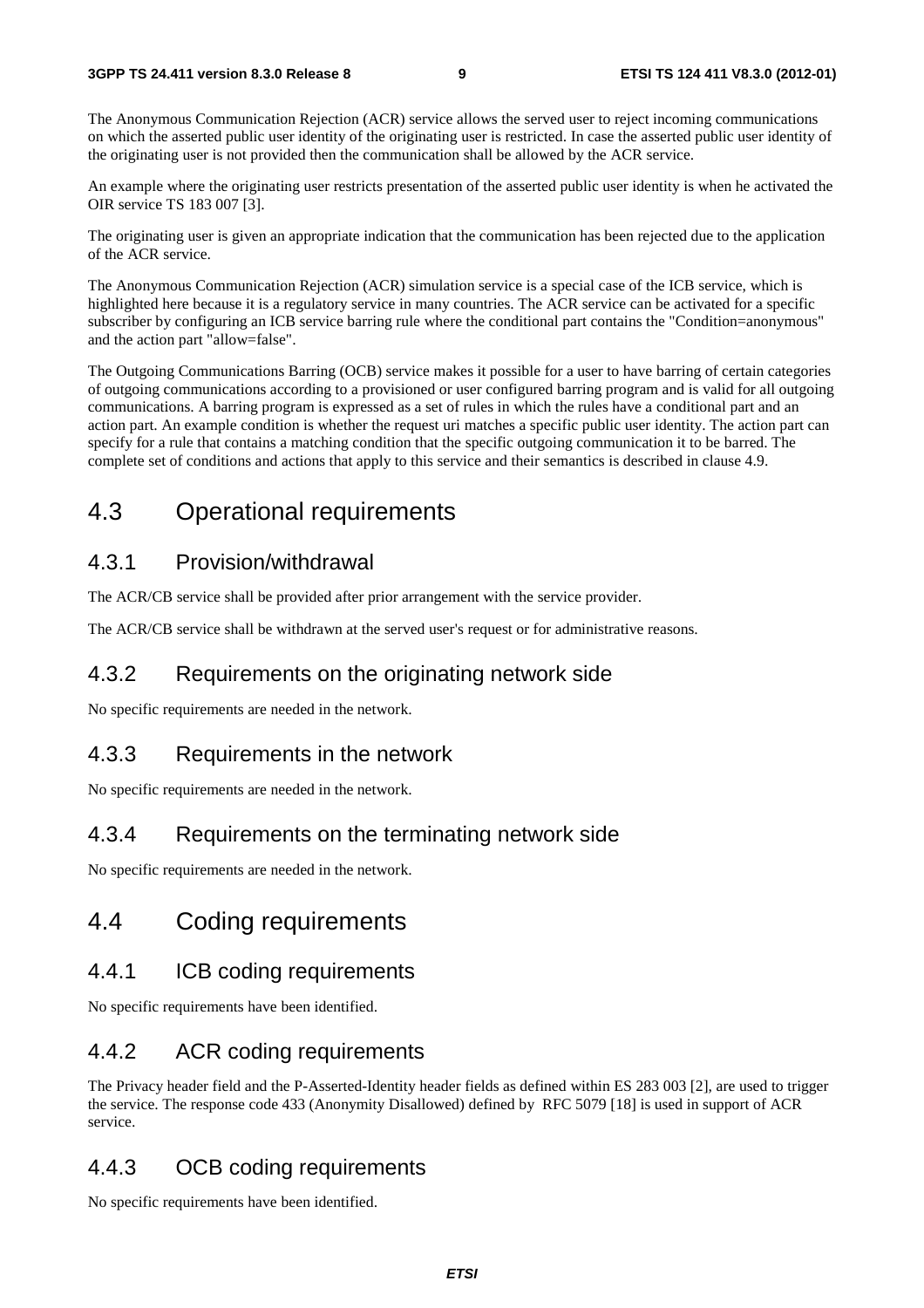# 4.5 Signalling requirements

### 4.5.0 General

For user configuration of the ACR/CB services the Ut interface should be used.

See clause 4.9 for further information about the structure of the XML document.

NOTE: Other possibilities for user configuration, as web-based provisioning or pre-provisioning by the operator are outside the scope of the present document.

### 4.5.1 Activation/deactivation

The services ICB, OCB and ACR are individually activated at provisioning or at the subscribers request by using e.g. the Ut interface.

The services ICB, OCB and ACR are individually deactivated at withdrawal or at the subscribers request by using e.g. the Ut interface.

#### 4.5.1A Registration/erasure

For registration of information for the services ICB, OCB and ACR, the Ut interface should be used. The detailed information for the services ICB, OCB and ACR can individually be registered at the subscribers request by using the Ut interface.

For erasure of information for the services ICB, OCB and ACR, the Ut interface should be used. The detailed information for the services ICB, OCB and ACR can individually be erased at the subscribers request by using the Ut interface.

#### 4.5.1B Interrogation

For interrogation of the services ICB, OCB and ACR, the Ut interface should be used.

#### 4.5.2 Invocation and operation

#### 4.5.2.1 Actions at the originating UE

Procedures according to ES 283 003 [2] shall apply.

#### 4.5.2.2 Actions at the originating P-CSCF

Procedures according to ES 283 003 [2] shall apply.

#### 4.5.2.3 Actions at the originating S-CSCF

Procedures according to ES 283 003 [2] shall apply.

NOTE: Annex B includes an example of an IFC that can be used to invoke the OCB simulation service.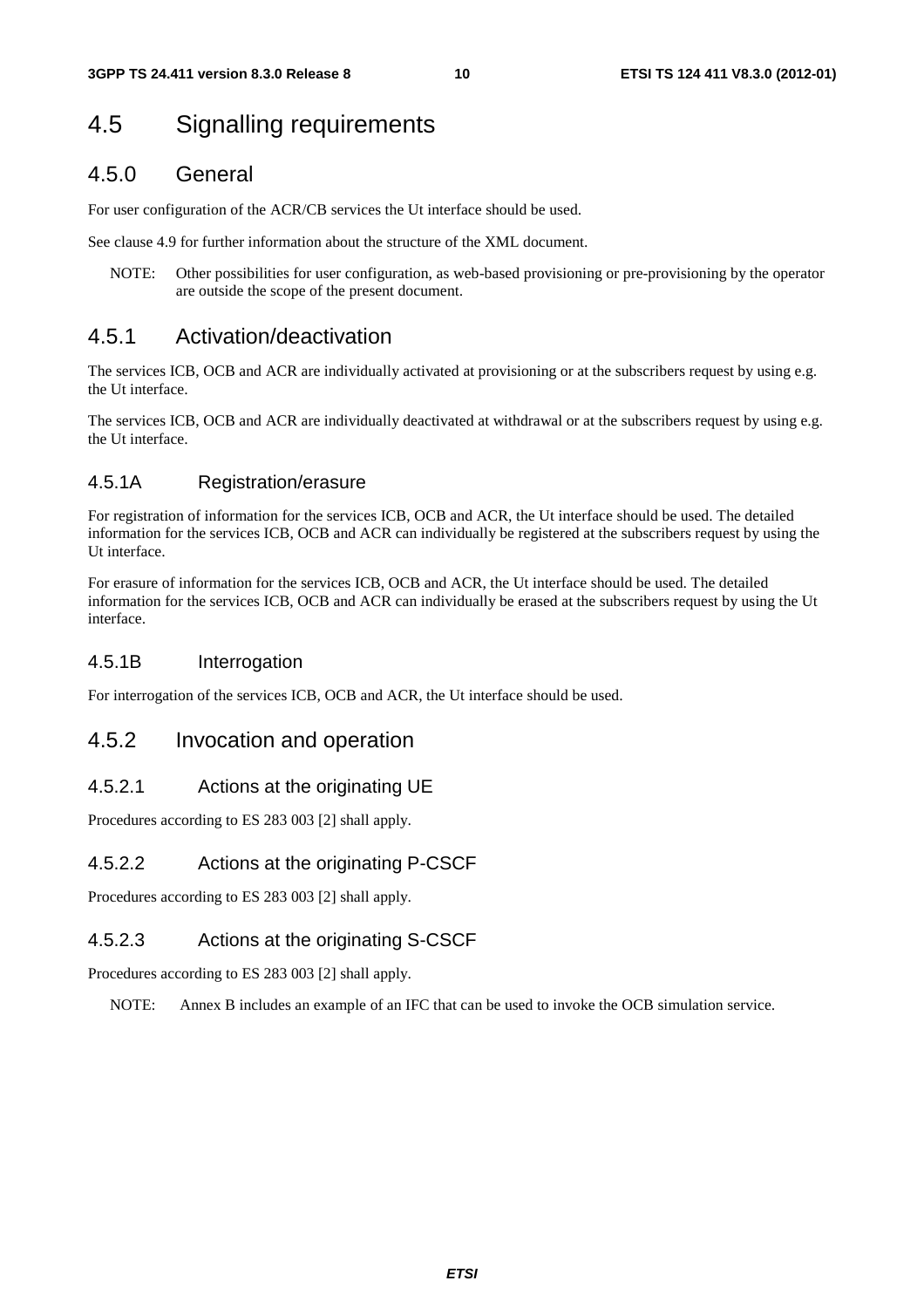### 4.5.2.4 Actions at the originating AS

#### 4.5.2.4.1 Actions for OCB at the originating AS

Procedures according to ES 283 003 [2] shall apply.

OCB shall reject outgoing communications when the evaluation of the served users outgoing communication barring rules according to the algorithm as specified in clause 4.9.1.2 evaluates to (allow="false"), for the purpose of OCB the "cp:identity" and "ocp:external-list" conditions shall be evaluated against the called party identity which shall be taken from Request-URI and additionally may be taken from the To header field.

When the OCB service rejects a communication, it shall send an indication to the calling user by sending a 603 (Decline) response Additionally, before terminating the communication an announcement can be provided to the originating user. The procedure of invoking an announcement is described within TS 183 028 [10].

#### 4.5.2.5 Actions at the terminating S-CSCF

Procedures according to ES 283 003 [2] shall apply.

NOTE: Annex B includes an example of an IFC that can be used to invoke the ACR/ICB simulation service.

#### 4.5.2.6 Actions at the terminating AS

#### 4.5.2.6.1 Actions for ICB at the terminating AS

Procedures according to ES 283 003 [2] shall apply.

ICB shall reject incoming calls when the evaluation of the served users incoming communication barring rules according to the algorithm as specified in clause 4.9.1.2 evaluates to (allow="false"), for the purpose of ICB the "cp:identity" and "ocp:external-list" conditions shall be evaluated against the calling party identity which shall be taken from the P-Asserted-Identity header field and additionally may be taken from the From header field or the Referred-By header field.

The ACR service is a special case of the ICB service and is expressed as the following rule:

• Condition: =anonymous, Action: allow=false.

Any rule set that evaluates to (allow="false") and where one of the matching rules contained the anonymous condition shall execute the procedures as specified in clause 4.5.2.6.2.

When the ICB service rejects a communication, it shall send an indication to the calling user by sending a 603 (Decline) response Additionally, before terminating the communication an announcement can be provided to the originating user. The procedure of invoking an announcement is described within TS 183 028 [10].

#### 4.5.2.6.2 Action for ACR at the terminating AS

Procedures according to ES 283 003 [2] shall apply.

The ACR service shall reject all incoming communications where the incoming SIP request:

- 1) includes the P-Asserted-Identity header field AND includes the Privacy header field indicating "id" as specified in RFC 3325 [13]; or
- 2) includes the P-Asserted-Identity header field AND includes the Privacy header field indicating "header" as specified in RFC 3323 [14]; or
- 3) includes the P-Asserted-Identity header field AND includes the Privacy header field indicating "user" as specified in RFC 3323 [14].

NOTE: In all other cases the communication proceeds normally.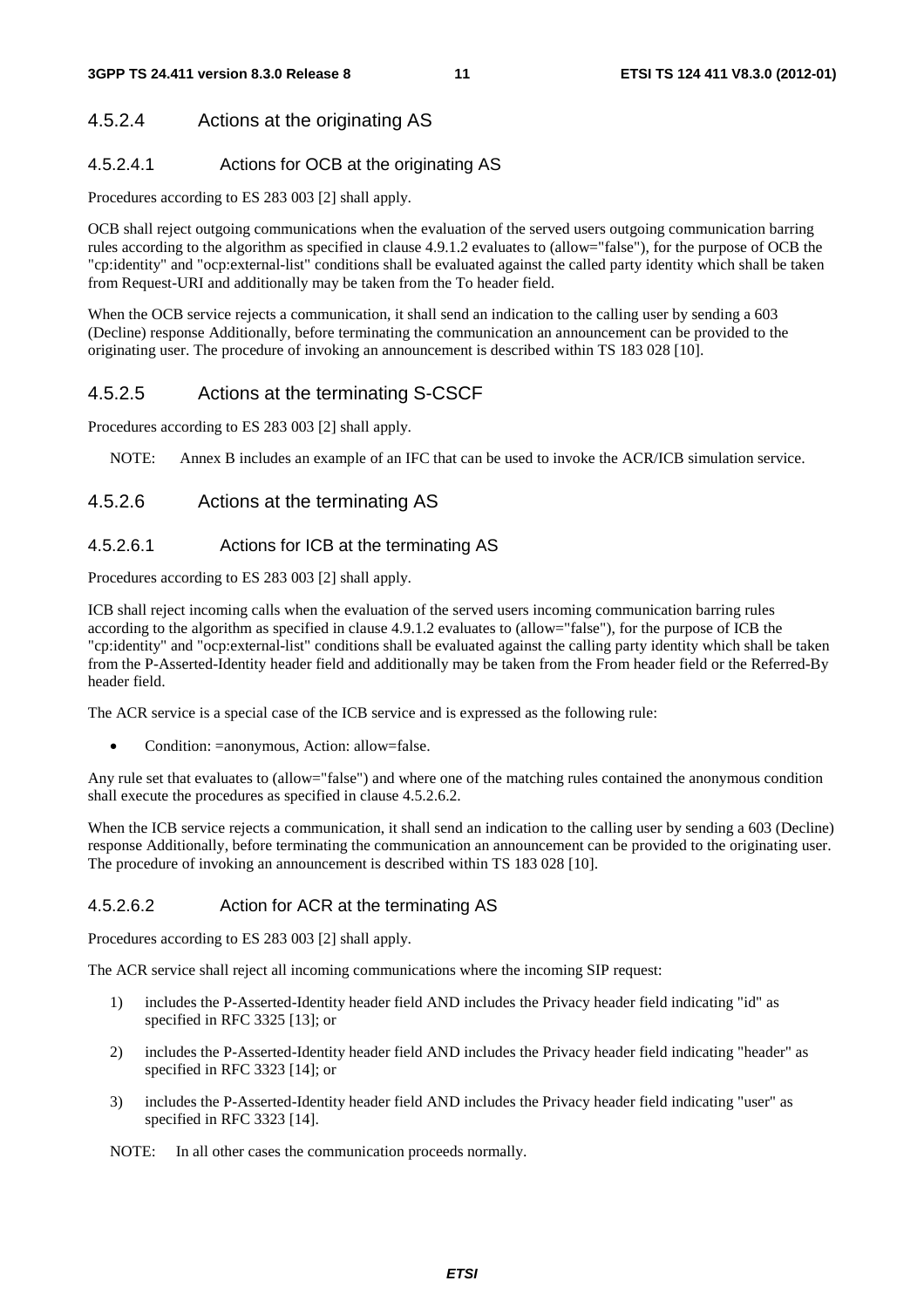When the ACR service rejects a communication, the ACR service shall send an indication to the calling user by sending a 433 (Anonymity Disallowed) response. Additionally, before terminating the communication an announcement can be provided to the originating user. The procedure of invoking an announcement is described within TS 183 028 [10].

As a service option the ACR service may forward the communication to a voice message service instead of rejecting the communication with a 433 (Anonymity Disallowed) final response.

#### 4.5.2.7 Actions at the incoming I-CSCF

Procedures according to ES 283 003 [2] shall apply.

#### 4.5.2.8 Actions at the outgoing IBCF

Procedures according to ES 283 003 [2] shall apply.

NOTE: The interworking with other NGN is described in clauses 4.7.

#### 4.5.2.9 Actions at the incoming IBCF

Procedures according to ES 283 003 [2] shall apply.

#### 4.5.2.10 Actions at the BGCF

Procedures according to ES 283 003 [2] shall apply.

NOTE: The interworking with other NGN is described in clauses 4.7.3.

#### 4.5.2.11 Actions at the MGCF

Procedures according to ES 283 003 [2] shall apply.

NOTE: The interworking is described in clause 4.7.1.

#### 4.5.2.12 Actions at the destination P-CSCF

Procedures according to ES 283 003 [2] shall apply.

#### 4.5.2.13 Actions at the destination UE

Procedures according to ES 283 003 [2] shall apply.

### 4.6 Interaction with other services

#### 4.6.1 Communication HOLD (HOLD)

No impact, i.e. neither simulation service shall affect the operation of the other service.

#### 4.6.2 Terminating Identification Presentation (TIP)

No impact, i.e. neither simulation service shall affect the operation of the other service.

### 4.6.3 Terminating Identification Restriction (TIR)

No impact, i.e. neither simulation service shall affect the operation of the other service.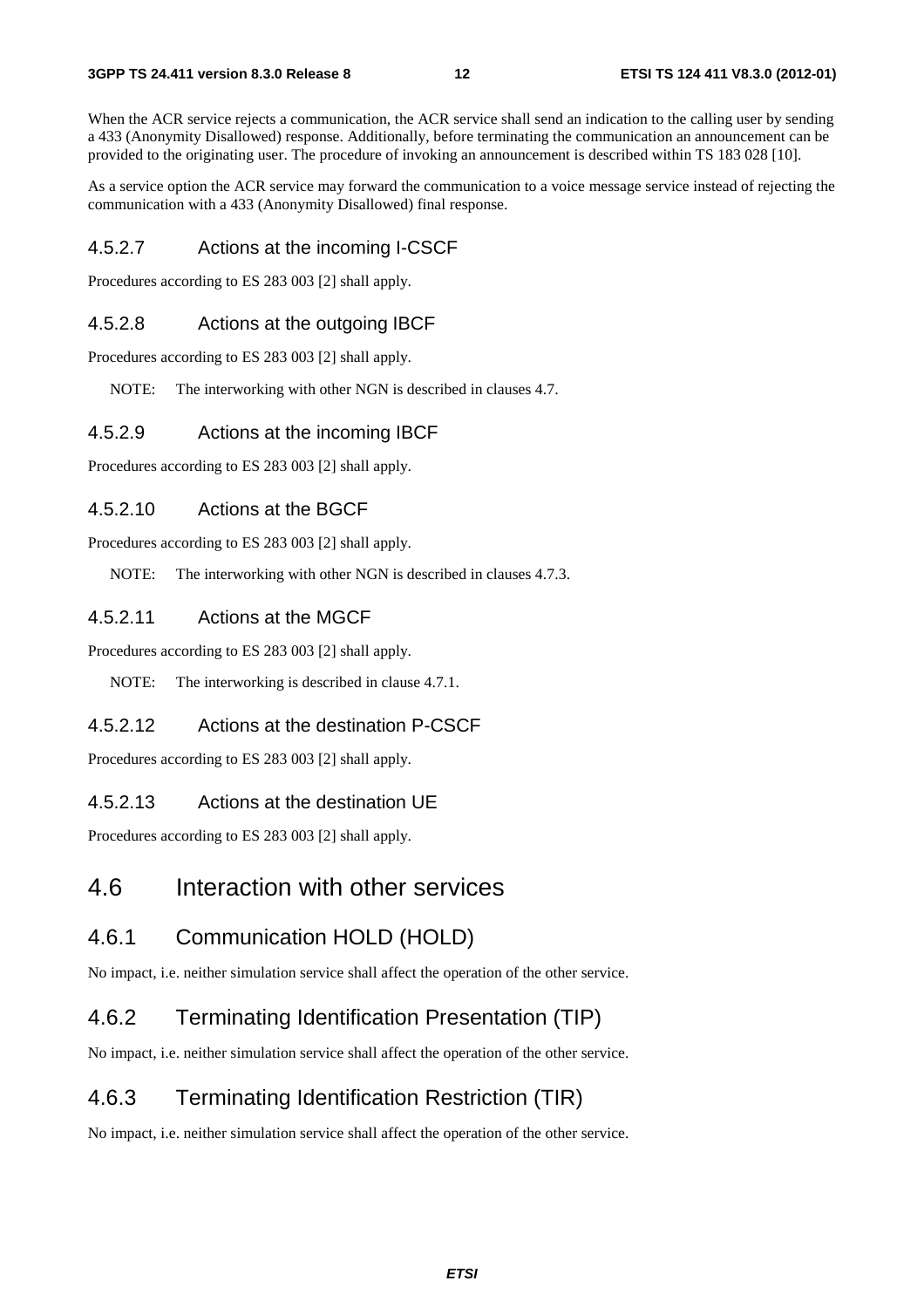### 4.6.4 Originating Identification Presentation (OIP)

If the called user has subscribed to the override category according to the OIP service TS 183 007 [3], then the ACR service shall not apply.

Within the network execution of ICB and ACR services shall precede the OIP service.

### 4.6.5 Originating Identification Restriction (OIR)

If the called user has activated the ACR service, then incoming communications of originating user that have activated the OIR service -TS 183 007 [3] are rejected as a consequence of the procedure in clause 4.5.2.6.2.

### 4.6.6 CONFerence Calling (CONF)

If the conference creator activated the OCB service then, REFER request with a refer-to target that is barred by the conference creator's Outgoing Communication Barring (OCB) rules shall not be accepted.

If the conference creator activated the OCB service then, the AS shall remove the URI that is barred by the conference creator's Outgoing Communication Barring (OCB) rules from the list of URIs in the "recipient-list" body of INVITE request.

### 4.6.7 Communication DIVersion services (CDIV)

If the served user has activated the ACR or ICB service, then the ACR or ICB service shall take precedence over the Communication Diversion service for the served user.

If the served user activated the OCB service then, the OCB service shall take precedence on the outgoing communication towards the targeted-to user.

### 4.6.8 Malicious Communication IDentification (MCID)

No impact, i.e. neither simulation service shall affect the operation of the other service.

### 4.6.9 Explicit Communication Transfer (ECT)

No impact, i.e. neither simulation service shall affect the operation of the other service.

### 4.7 Interworking with other networks

### 4.7.1 Interworking with PSTN/ISDN

#### 4.7.1.1 General

Clause 4.7.1 deals with the interworking of:

- 1) the ACR Supplementary Service executed within the PSTN/ISDN interworking with the NGN; and
- 2) the ACR service executed within the NGN interworking with the PSTN/ISDN.

The 433 (Anonymity Disallowed) response shall be mapped to the Cause Value Field. Procedures described within the following clauses shall apply.

NOTE: When interworking with existing implementations, the cause value 24 *"call rejected due to ACR supplementary service"* indicating that the call was rejected due to the ACR service, may be lost.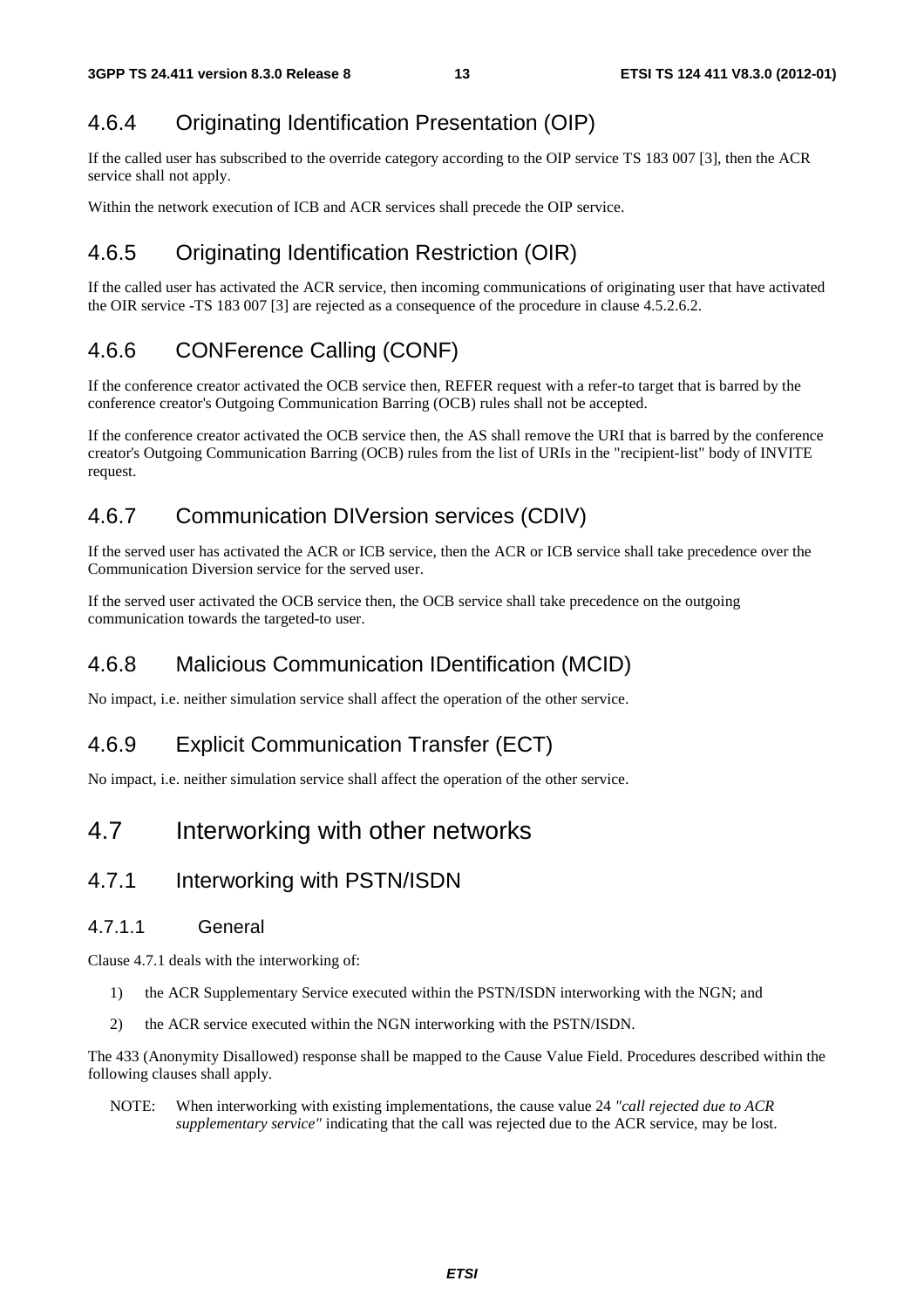#### 4.7.1.2 SIP-ISUP protocol interworking at the I-MGCF

#### 4.7.1.2.1 Coding of the mapping of REL to 433 (anonymity disallowed) response

If ISUP Cause Value field in the ISUP REL includes Cause Value 24 *"call rejected due to ACR supplementary service"* the I-MGCF maps this to a 433 (Anonymity Disallowed) response.

#### 4.7.1.3 SIP-ISUP protocol interworking at the O-MGCF

#### 4.7.1.3.1 Receipt of the 433 (Anonymity Disallowed) response

If the response is a 433 (Anonymity Disallowed) response, then this response shall be mapped to the ISUP Cause Value field 24 *"call rejected due to ACR supplementary service"* in the ISUP REL.

#### 4.7.2 Interworking with PSTN/ISDN Emulation

The interworking with PSTN/ISDN Emulation is for further study.

#### 4.7.3 Interworking with external IP networks

The procedures of ES 283 003 [2] shall apply in addition 433 (Anonymity Disallowed) responses are forwarded to other SIP-based networks.

The interworking with non SIP networks is for further study.

### 4.8 Parameter values (timers)

No Timers for ACR/CB defined.

### 4.9 Service configuration

#### 4.9.1 Structure of the XML Document

Communication Barring documents are sub-trees of the *simservs* XML document specified in TS 183 023 [6]. As such, Communication Barring documents use the XCAP application usage in TS 183 023 [6].

**Data semantics:** The semantics of the communication barring XML configuration document is specified in clause 4.9.1. "*Structure of the XML Document*".

**XML schema:** Implementations in compliance with the present document shall implement the XML schema that minimally includes the XML Schema defined in clause 4.9.2 "*Communication Barring Rules*" and the *simservs* XML schema specified in clause 6.3 of TS 183 023 [6].

#### 4.9.1.1 General

In addition to the considerations and constraints defined by the *simservs* XML document TS 183 023 [6], the following additional constraints and considerations for the Communication Barring sub-tree are defined.

An instance of the simulation services configuration containing a communication barring configuration document.

```
<?xml version="1.0" encoding="UTF-8"?> 
<simservs 
xmlns="http://uri.etsi.org/ngn/params/xml/simservs/xcap" 
xmlns:cp="urn:ietf:params:xml:ns:common-policy" 
xmlns:ocp="urn:oma:params:xml:ns:common-policy"> 
   <incoming-communication-barring active="true"> 
             rule set 
   </incoming-communication-barring > 
   <outgoing-communication-barring active="true"> 
             rule set
```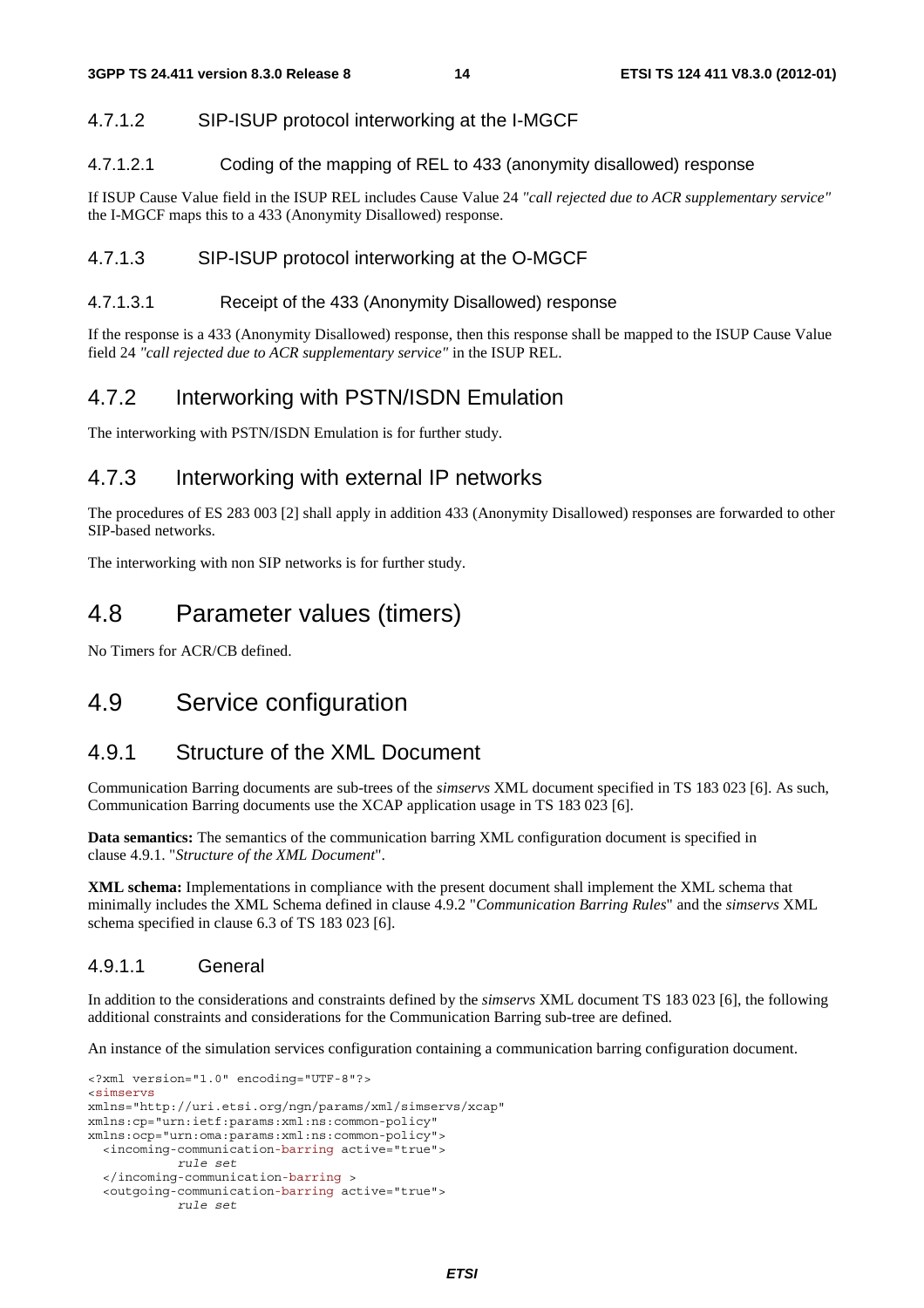```
 </outgoing-communication-barring > 
</simservs>
```
The communication barring service contains a rule set, which specifies how the communication barring service shall react to external stimuli.

#### 4.9.1.2 Communication Barring elements

The communication barring configuration is contains a rule set. The rule set reuses the syntax as specified by the common policy draft (see RFC 4745 [16]).

```
 <incoming-communication-barring active="true"> 
   <cp:ruleset> 
                rule1 
                rule2 
   </cp:ruleset> 
 </ incoming-communication-barring >
```
For evaluating a rule set the algorithm as specified in common policy draft (see RFC 4745 [16], clause 10.2) shall be used.

In clause 4.9.1.3 all allowed conditions are specified, communication barring rules are always evaluated at communication setup time.

The shown "active" attribute is inherited from the simservType from TS 183 023 [6], its meaning is also specified in TS 183 023 [6].

#### 4.9.1.3 Communication Barring rules

The Communication Barring service is configured with an ordered set of forwarding rules. The XML Schema reuses the rule syntax as specified by common policy draft (see RFC 4745 [16]). The rules take the following form:

```
 <cp:rule id="rule66"> 
   <cp:conditions> 
                           condition1 
                           condition2 
   </cp:conditions> 
   <cp:actions> 
     <allow>false</allow> 
   </cp:actions> 
 </cp:rule>
```
When the service processes a set of rules it shall startexecuting the first rule. If:

- the rule has no <conditions> element;
- the rule has an empty <conditions> element; or
- conditions are present and they all evaluate to true;

then the rule matches and the specified action is executed.

Applied to the fragment above which shows the case where conditions are present this means that only if the expression (*condition1* AND *condition2*) evaluates to true that then the *rule66* matches call is executed, if there are more matching rules then the resulting actions shall be combined according to the procedure specified in the common policy draft (see RFC 4745 [16]). If one of the matching rules evaluates to allow=true then the resulting value shall be allow=true and the call continues normally, otherwise the result shall be allow=false and the call will be barred. If there are no matching rules then the result shall be allow=true.

The "id" attribute value of a rule shall uniquely identify the rule within a rule set. This can be used in XCAP usage to address one specific rule.

#### 4.9.1.4 Communication Barring rule conditions

The following conditions are allowed by the XML Schema for the communication barring service.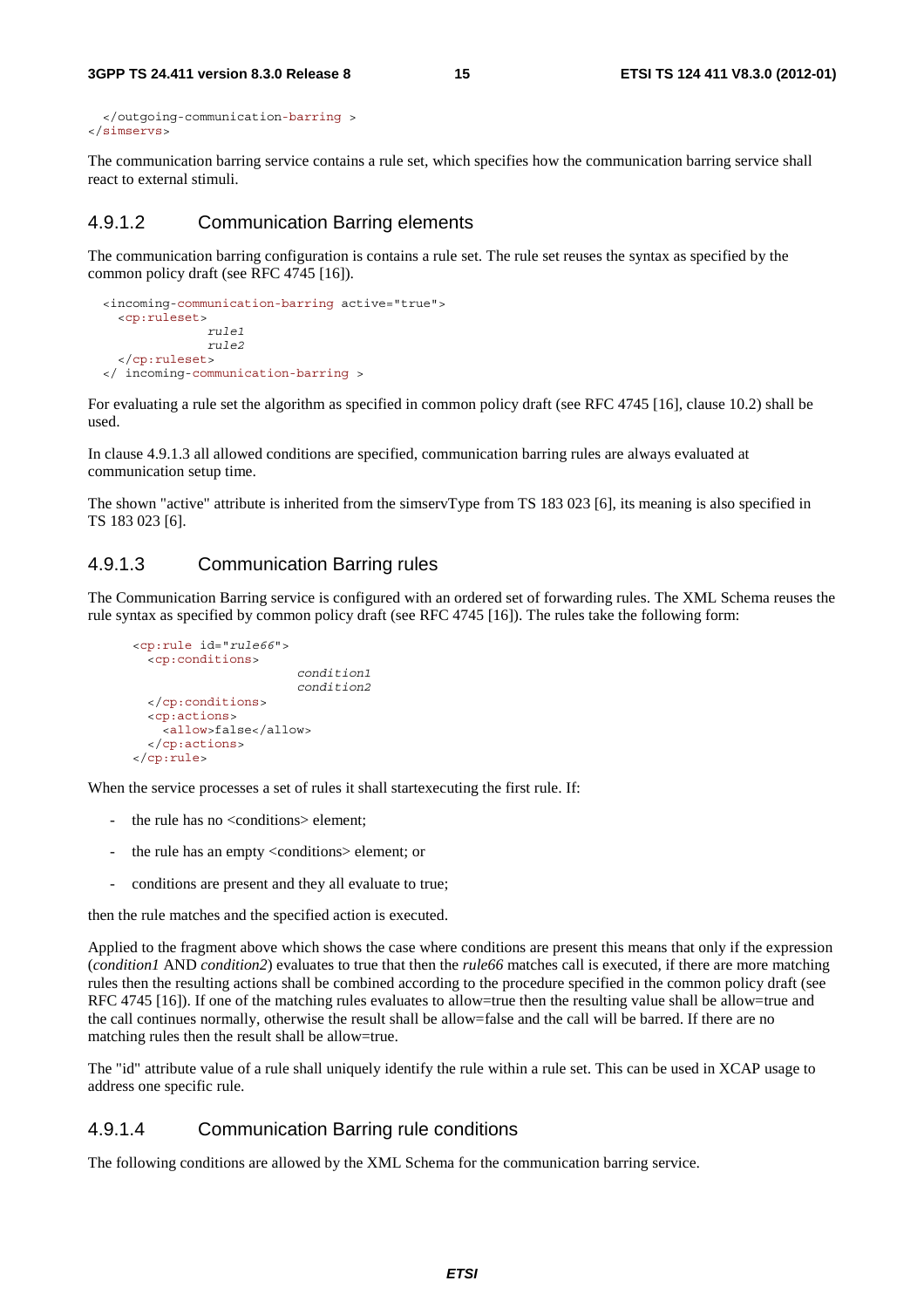**presence-status:** This condition evaluates to true when the called user's current presence activity status is equal to the value set for this condition. In all other cases the condition evaluates to false.

**cp:identity:** This condition evaluates to true when a provided user's identity matches with the value of the identity element. The interpretation of all the elements of this condition is described in the common policy draft (see RFC 4745 [16]). In all other cases the condition evaluates to false.

**anonymous:** To comply with the requirements as set for simulation of the ACR service, the *anonymous* element shall only evaluate to true when the conditions as set out in clause 4.5.2.6.2 for asserted originating public user identity apply.

**cp:sphere:** Not applicable in the context of the Communication Barring service.

**cp:validity:** Specifies a period. The condition evaluates to true when the current time is within the validity period expressed by the value of this condition. In all other cases the condition evaluates to false.

**media:** This condition evaluates to true when the value of this condition matches the media field in one of the "m=" lines in RFC 3266 [5] offered in an INVITE request. It allows for barring of specific media.

**communication-diverted:** This condition evaluates to true when the incoming communication has been previously diverted.

NOTE: Diverted communication can be recognized by the presence of the History header field, as specified in TS 183 004 [9].

**roaming:** This condition evaluates to true when the served user is registered from an access network other then the served users home network.

NOTE: Whether the served user is registered from another network then the served users home network can be determined from the P-Visited-Network-ID header field specified in RFC 3455 [15] and the P-Access-Network-Info header field specified in RFC 3455 [15] both are provided during the registration process, see ES 283 003 [2], clause 5.7.1.3.

**rule-deactivated:** This condition always evaluates to false. This can be used to deactivate a rule, without loosing information. By removing this condition the rule can be activated again.

**ocp:external-list:** This condition evaluates to true when a provided users identity is contained in an external URI list stored in a OMA-TS-XDM\_Shared [17] to which the value of external-list refers. The exact interpretation of this element is specified in OMA-TS-XDM\_Core [17].

**ocp:other-identity:** If present in any rule, the "other-identity" element, which is empty, matches all identities that are not referenced in any rule. It allows for specifying a default policy. The exact interpretation of this condition is specified in OMA-TS-XDM\_Core [17].

The condition elements that are not taken from the common policy draft (see RFC 4745 [16]) or OMA common policy schema TS 183 038 [4] are defined in the simservs document schema specified in TS 183 023 [6].

#### 4.9.1.5 Communication Barring rule actions

The action supported by the communication barring service is (un)conditional barring of calls. For this the allow action has been defined. The allow action takes a Boolean argument when the value is true calls are allowed to continue, when it is false the call shall be barred.

### 4.9.2 XML Schema

<?xml version="1.0" encoding="UTF-8"?> <xs:schema xmlns:xs="http://www.w3.org/2001/XMLSchema" xmlns:ss="http://uri.etsi.org/ngn/params/xml/simservs/xcap" xmlns:cp="urn:ietf:params:xml:ns:commonpolicy" xmlns:ocp="urn:oma:xml:xdm:common-policy" targetNamespace="http://uri.etsi.org/ngn/params/xml/simservs/xcap" elementFormDefault="qualified" attributeFormDefault="unqualified"> <!-- import common policy definitions --> <xs:import namespace="urn:ietf:params:xml:ns:common-policy" schemaLocation="common-policy.xsd"/>

<!-- import OMA common policy extensions -->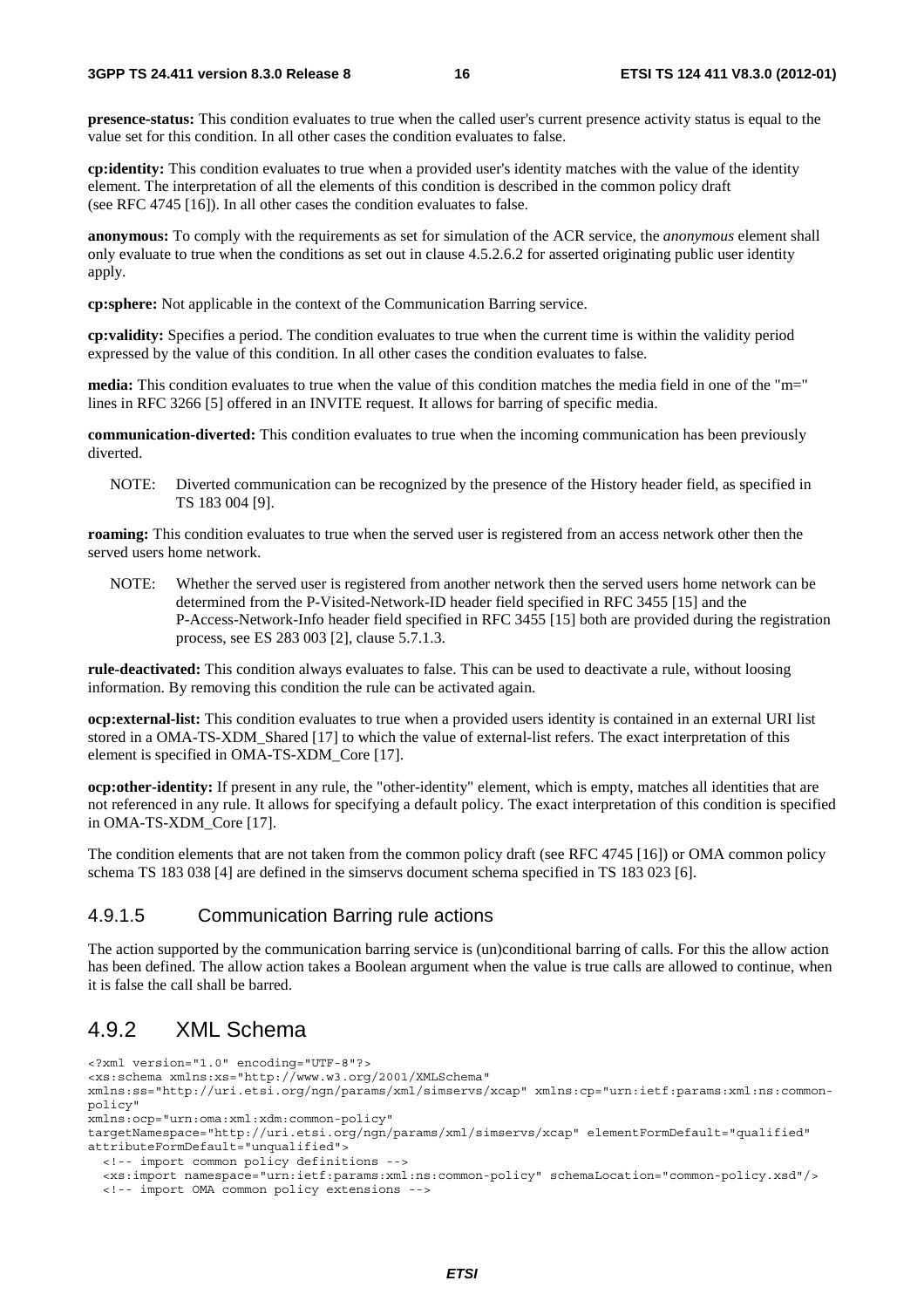```
 <xs:import namespace="urn:oma:xml:xdm:common-policy" schemaLocation="OMA-SUP-
    XSD_xdm_commonPolicy-V1_0_2-20070830-A"/> 
  <!-- incoming communication barring rule set based on the common policy rule set.--> 
  <xs:element name="incoming-communication-barring" substitutionGroup="ss:absService"> 
    <xs:annotation> 
      <xs:documentation>This is the incoming communication barring configuration 
       document.</xs:documentation> 
    </xs:annotation> 
    <xs:complexType> 
      <xs:complexContent> 
         <xs:extension base="ss:simservType"> 
           <xs:sequence> 
             <!-- add service specific elements here--> 
             <xs:element ref="cp:ruleset" minOccurs="0"/> 
           </xs:sequence> 
         </xs:extension> 
         <!-- service specific attributes can be defined here --> 
       </xs:complexContent> 
     </xs:complexType> 
  </xs:element> 
  <!-- outgoing communication barring rule set based on the common policy rule set.--> 
  <xs:element name="outgoing-communication-barring" substitutionGroup="ss:absService"> 
    <xs:annotation> 
       <xs:documentation>This is the outgoing communication barring configuration 
       document.</xs:documentation> 
    </xs:annotation> 
    <xs:complexType> 
      <xs:complexContent> 
         <xs:extension base="ss:simservType"> 
           <xs:sequence> 
             <!-- add service specific elements here--> 
             <xs:element ref="cp:ruleset" minOccurs="0"/> 
           </xs:sequence> 
         </xs:extension> 
         <!-- service specific attributes can be defined here --> 
       </xs:complexContent> 
    </xs:complexType> 
  </xs:element> 
  <!-- communication barring specific extensions to IETF common policy actions--> 
  <xs:element name="allow" type="ss:allow-action-type"/> 
  <!-- communication barring specific type declarations --> 
  <xs:simpleType name="allow-action-type" final="list restriction"> 
    <xs:restriction base="xs:boolean"/> 
  </xs:simpleType> 
</xs:schema>
```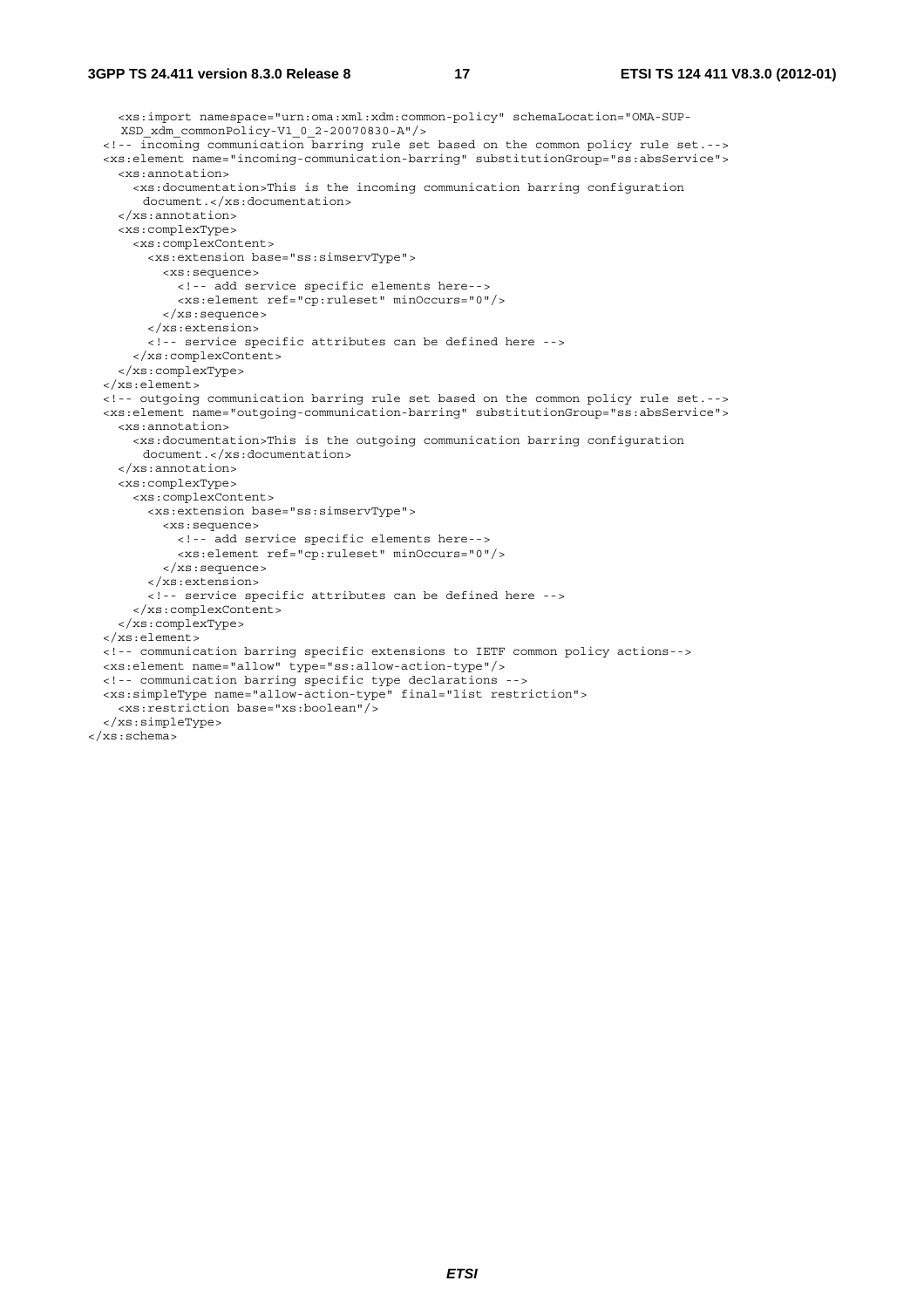# Annex A (informative): Signalling flows

The following signalling flows shows examples showing the use of the ACR service. These flows are not implying that other call scenarios are not valid.

# A.1 ACR termination towards UE-B



**Figure A.1.1: ACR termination towards UE-B** 

#### **1 to 2. INVITE (UE to S-CSCF) - see example in figure A.1.1.**

The incoming INVITE request is sent to the S-CSCF serving UE-B. The INVITE includes a Privacy header field set to one of the following values: "id" or "header" or "user".

#### **3. Evaluation of initial filter criteria.**

The initial Filter criteria indicates that the called user is subscribed to the ACR service. Therefore the S-CSCF forwards the INVITE to the ACR AS.

#### **4 to 5. INVITE (S-CSCF to AS) - see example in figure A.1.1.**

INVITE is sent to the AS.

#### **6 to 8. 433 (Anonymity Disallowed) response. (AS to UE) - see example in figure A.1.1.**

AS has identified that the call is anonymous and answers with a 433 (Anonymity Disallowed) response.

#### **9 to 10. The originating party acknowledges the final response with ACK.**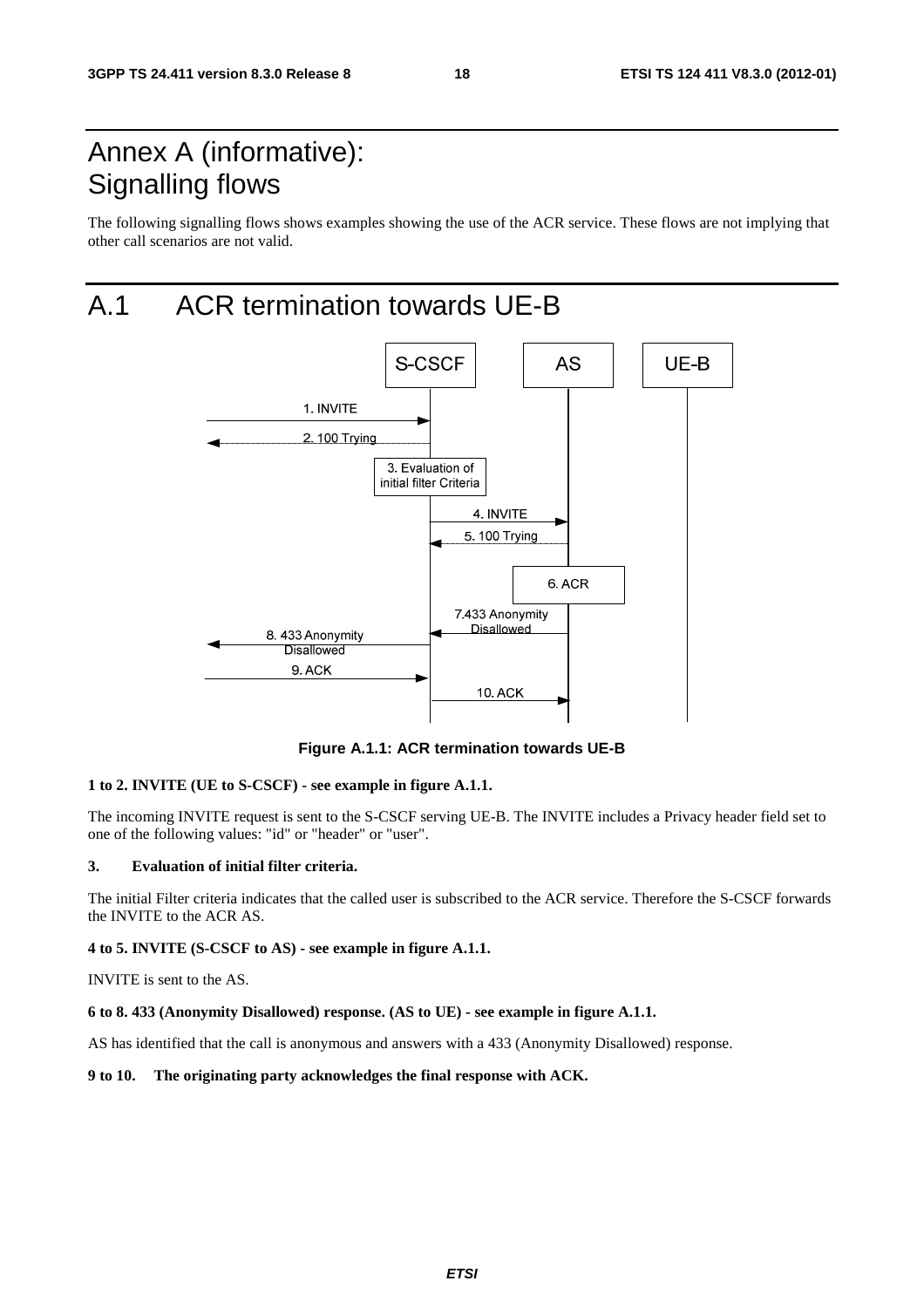# Annex B (informative): Example of filter criteria

This annex provides an example of a filter criterion that triggers SIP requests that are subject to initial filter criteria evaluation.

When the initial request matches the conditions of the next unexecuted IFC rule for the served user which points to the ACR service and the P-Asserted-Identity header is set to "id", "header" or "user" or "critical", the communication is forwarded to the AS.

An example of an Initial Filter Criteria (IFC) Trigger Point configurations under the assumption that the ACR service is a standalone service that can be invoked by a very specific triggerpoint active at the destination S-CSCF:

- (Method="INVITE" AND [Header="P-Asserted-Identity"] AND [Header="Privacy", Content="id"]); or
- (Method="INVITE" AND [Header="P-Asserted-Identity"] AND [Header="Privacy", Content="header"]); or
- (Method="INVITE" AND [Header="P-Asserted-Identity"] AND [Header="Privacy", Content="user"]); or
- (Method="INVITE" AND [Header="P-Asserted-Identity"] AND [Header="Privacy", Content="critical"]).

NOTE 1: The coding of the Initial Filter Criteria is described in TS 183 033 [12].

- NOTE 2: In this case there is a one to one relationship with the conditions that express the rejection cases for the ACR service as specified in clause 4.5.2.6.1 "Action for ACR at the terminating AS".
- NOTE 3: In practice it is more likely that all Invite's are forwarded to the AS, because there is more services to execute then ACR alone. This is already apparent when the combined service ACR/ICB is deployed.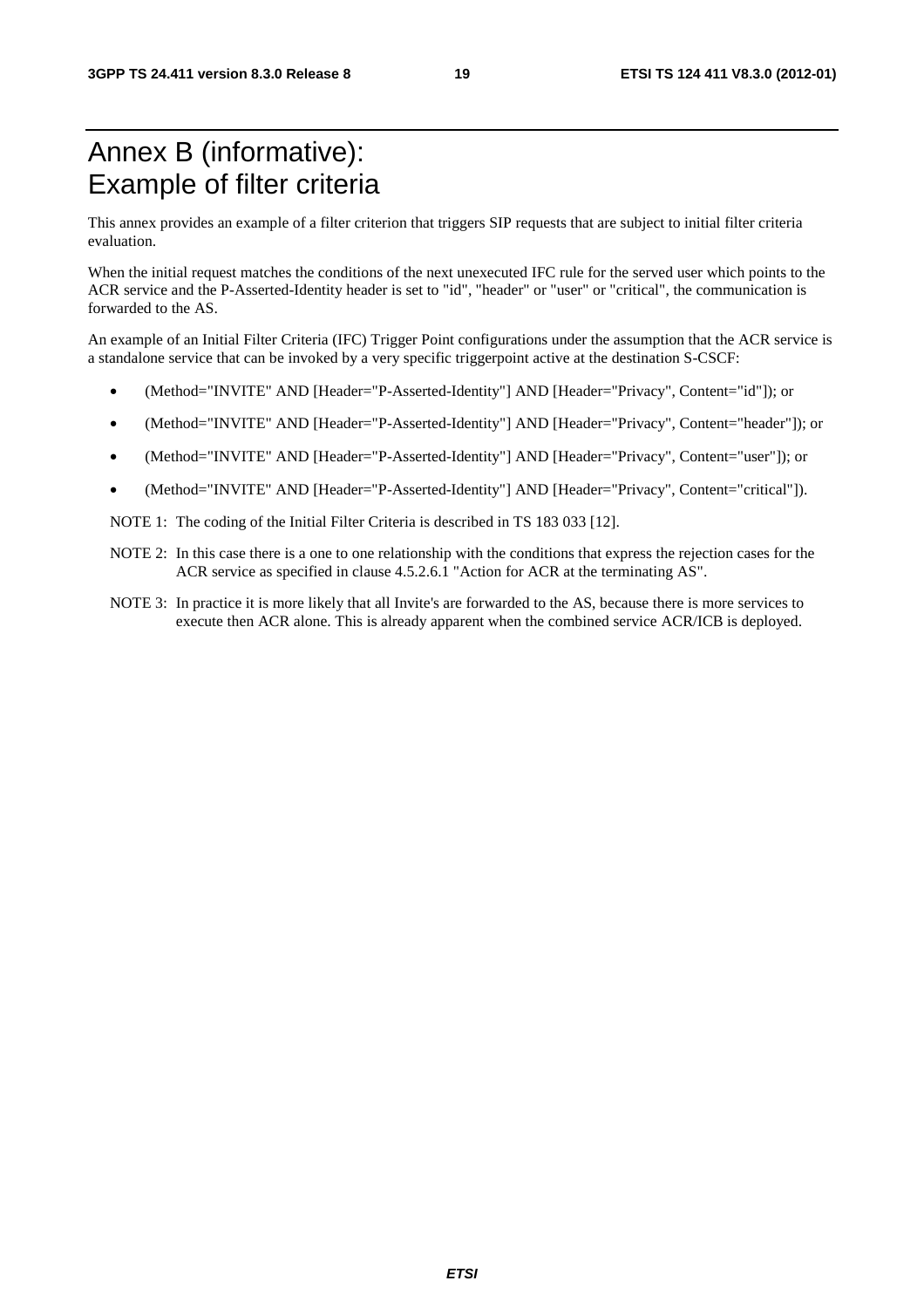# Annex C (informative): Change history

| <b>Change history</b> |       |                     |  |  |                                                                                               |            |            |
|-----------------------|-------|---------------------|--|--|-----------------------------------------------------------------------------------------------|------------|------------|
| <b>Date</b>           | TSG#  | <b>TSG Doc. ICR</b> |  |  | <b>Rev Subject/Comment</b>                                                                    | <b>Old</b> | <b>New</b> |
| 2006-03               |       |                     |  |  | Publication as ETSI TS 183 011                                                                |            | 1.1.1      |
| 2007-03               |       |                     |  |  | Publication as ETSI TS 183 011                                                                |            | 1.2.1      |
| 2008-01               |       |                     |  |  | Publication as ETSI TS 183 011                                                                |            | 1.3.0      |
| 2008-01               |       |                     |  |  | Convertsion to 3GPP TS 24.411                                                                 |            | 1.3.1      |
| 2008-03               | CT#39 | CP-080088           |  |  | Version 1.3.1 approved as CP-080088 and version 7.0.0 created by 1.3.1<br>MCC for publication |            | 7.0.0      |
| 2008-03               |       |                     |  |  | Based on the decision in CT#39, version 8.0.0 created by MCC                                  | 7.0.0      | 8.0.0      |
| 2008-06               | CT#40 | CP-080350 0002      |  |  | Revision of references to documents from IETF SIP working group                               | 8.0.0      | 8.1.0      |
| 2011-09               | CT#53 | CP-11065710005      |  |  | <conditions> element values</conditions>                                                      | 8.1.0      | 8.2.0      |
| 2011-12               | CT#54 | CP-1108571000712    |  |  | Use of "Critical"                                                                             | 8.2.0      | 8.3.0      |